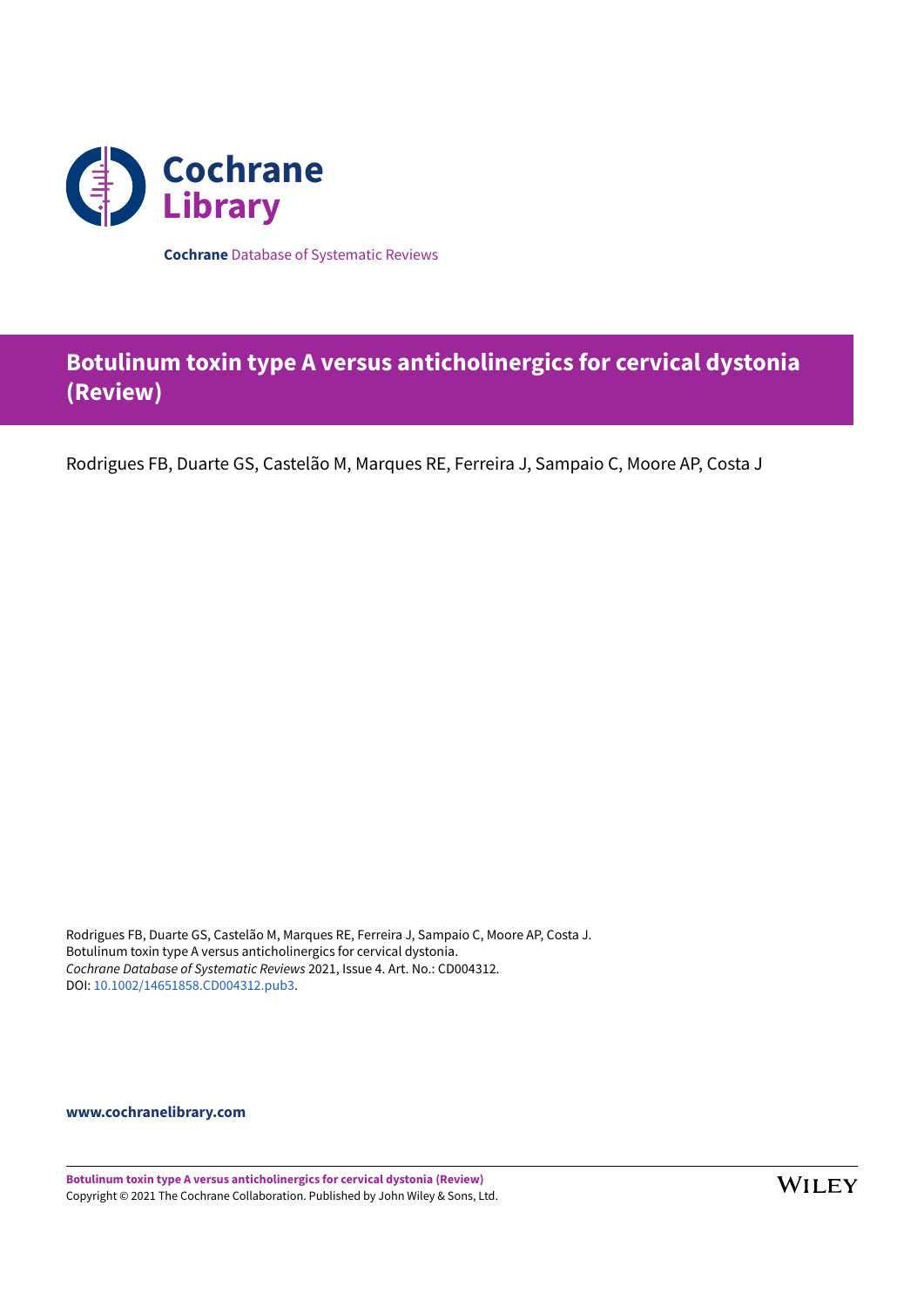

# **TABLE OF CONTENTS**

| $\overline{2}$ |
|----------------|
| 3              |
| 5              |
| 6              |
| 6              |
| 9              |
| 13             |
| 14             |
| 15             |
| 16             |
| 16             |
| 17             |
| 21             |
| 23             |
| 24             |
| 26             |
| 27             |
| 27             |
| 27             |
| 28             |
| 28             |
| 28             |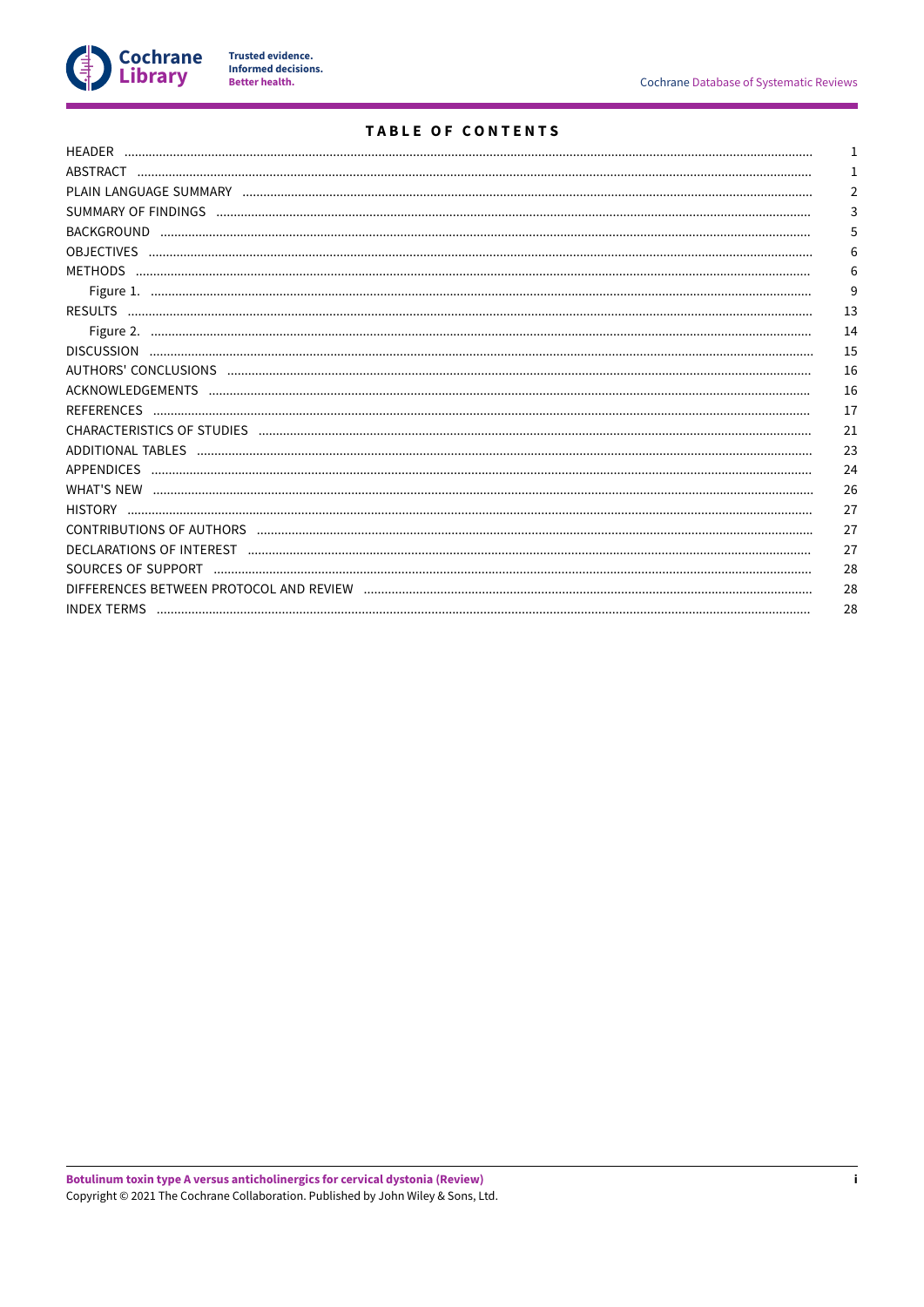

# <span id="page-2-0"></span>**[Intervention Review]**

# **Botulinum toxin type A versus anticholinergics for cervical dystonia**

Filipe B Rodrigues<sup>1a</sup>, Gonçalo S Duarte<sup>1b</sup>, Mafalda Castelão<sup>1</sup>, Raquel E Marques<sup>2</sup>, Joaquim Ferreira<sup>1</sup>, Cristina Sampaio<sup>3</sup>, Austen P Moore4, João Costa1

1Laboratory of Clinical Pharmacology and Therapeutics, Faculdade de Medicina da Universidade de Lisboa, Lisboa, Portugal. <sup>2</sup>Department of Ophthalmology, Hospital de Santa Maria, Lisboa, Portugal. <sup>3</sup>CHDI Foundation, Princeton, NJ, USA. <sup>4</sup>The Walton Centre NHS Foundation Trust, Liverpool, UK

*a*These authors contributed equally to this work. *b*These authors contributed equally to this work

**Contact address:** João Costa, [jncosta@medicina.ulisboa.pt.](mailto:jncosta@medicina.ulisboa.pt)

**Editorial group:** Cochrane Movement Disorders Group. **Publication status and date:** New search for studies and content updated (no change to conclusions), published in Issue 4, 2021.

**Citation:** Rodrigues FB, Duarte GS, Castelão M, Marques RE, Ferreira J, Sampaio C, Moore AP, Costa J. Botulinum toxin type A versus anticholinergics for cervical dystonia. *Cochrane Database of Systematic Reviews* 2021, Issue 4. Art. No.: CD004312. DOI: [10.1002/14651858.CD004312.pub3.](https://doi.org/10.1002%2F14651858.CD004312.pub3)

Copyright © 2021 The Cochrane Collaboration. Published by John Wiley & Sons, Ltd.

# **A B S T R A C T**

#### <span id="page-2-1"></span>**Background**

This is an update of a Cochrane Review first published in 2005. Cervical dystonia is the most common form of focal dystonia and is a highly disabling movement disorder, characterised by involuntary, usually painful, head posturing. Currently, botulinum toxin type A (BtA) is considered the first line therapy for this condition. Before BtA, anticholinergics were the most widely accepted treatment.

#### **Objectives**

To compare the efficacy, safety, and tolerability of BtA versus anticholinergic drugs in adults with cervical dystonia.

#### **Search methods**

We searched the Cochrane Movement Disorders' Trials Register to June 2003, screened reference lists of articles and conference proceedings to September 2018, and searched CENTRAL, MEDLINE, and Embase, with no language restrictions, to July 2020.

#### **Selection criteria**

Double-blind, parallel, randomised trials (RCTs) of BtA versus anticholinergic drugs in adults with cervical dystonia.

#### **Data collection and analysis**

Two review authors independently assessed records, selected included studies, extracted data using a paper pro forma, and evaluated the risk of bias and quality ofthe evidence. We resolved disagreements by consensus or by consulting a third review author. If enough data had been available, we were to perform meta-analyses using a random-effects model for the comparison of BtA versus anticholinergic drugs to estimate pooled effects and corresponding 95% confidence intervals (95% CI). The primary efficacy outcome was improvement in cervical dystonia-specific impairment. The primary safety outcome was the proportion of participants with any adverse event.

#### **Main results**

We included one RCT of moderate overall risk of bias (as multiple domains were at unclear risk of bias), which included 66 BtA-naive participants with cervical dystonia. Two doses of BtA (Dysport; week 0 and 8; mean dose 262 to 292 U) were compared with daily trihexyphenidyl (up to 24 mg daily). The trial was sponsored by the BtA producer.

BtA reduced cervical dystonia severity by an average of 2.5 points (95% CI 0.68 to 4.32) on the Toronto Western Spasmodic Torticollis Rating Scale (TWSTRS) severity subscale 12 weeks after injection, compared to trihexyphenidyl. More participants reported adverse events in the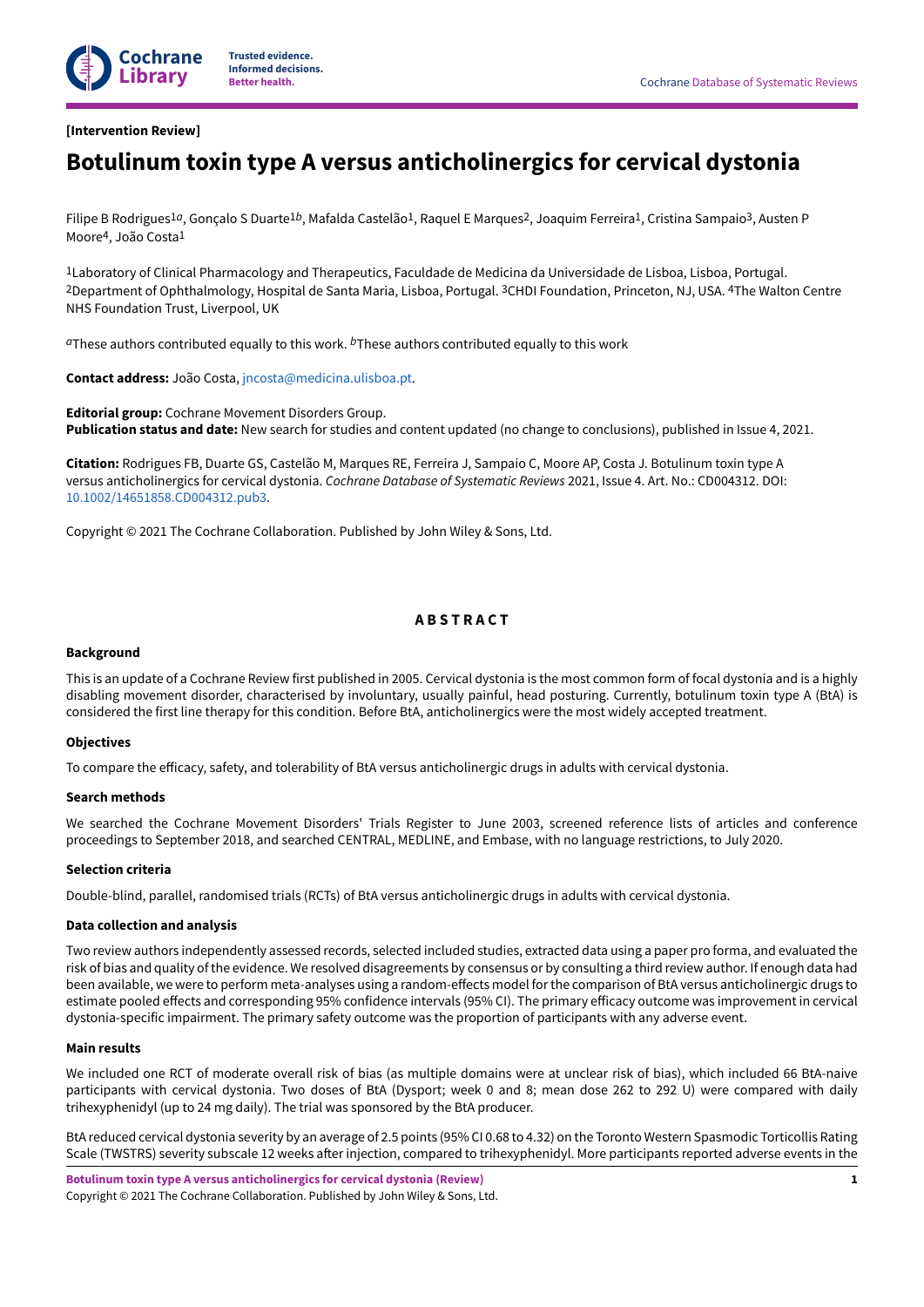

trihexyphenidyl treatment group (76 events), compared with the BtA group (31 events); however, the difference in dropouts due to adverse events was inconclusive between groups. There was a decreased risk of dry mouth, and memory problems with BtA, but the differences were inconclusive between groups for the other reported side effects (blurred vision, dizziness, depression, fatigue, pain at injection site, dysphagia, and neck weakness).

#### **Authors' conclusions**

We found very low-certainty evidence that BtA is more effective, better tolerated, and safer than trihexyphenidyl.

We found no information on a dose-response relationship with BtA, differences between BtA formulations or different anticholinergics, the utility of electromyography-guided injections, or the duration of treatment effect.

# <span id="page-3-0"></span>**P L A I N L A N G U A G E S U M M A R Y**

# Treatment with botulinum toxin type A or anticholinergic drugs for people with cervical dystonia (involuntary posturing of the **head)**

#### **The review question**

This is an update of a Cochrane Review. We assessed whether botulinum toxin type A (BtA) was more effective (reduction in severity, disability, and pain) and safer than anticholinergic drugs for people with cervical dystonia (involuntary positioning of the head).

#### **Background**

Cervical dystonia, also called spasmodic torticollis, is a disorder that causes undesired, uncontrollable, often painful, abnormal placement of the head. It is a relatively uncommon condition, affecting 57 to 280 people per million. It can be very disabling, and have a negative affect on a person's quality of life. In most cases, the cause is unknown; there is no cure. Since cervical dystonia is normally a long-term disorder, it requires long-term treatment.

Botulinum toxin type A and anticholinergic drugs are powerful chemical substances that cause a diverse range of responses in the human body. BtA causes severe localised paralysis (an inability to move in the part of the body where it is injected). Anticholinergics, usually taken by mouth, cause more widespread symptoms, and can resultin a dry mouth, visual disturbances, bower and bladder diIiculties, increased heart rate, sedation, and confusion or disorientation. Both can be used to treat many conditions, in particular, those with involuntary muscle contractions, such as cervical dystonia.

# **Study characteristics**

We searched the medical literature to July 2020. We found one study that compared treatment with BtA (Dysport) versus an anticholinergic drug (trihexyphenidyl) for 12 weeks. The study included 66 participants, who had experienced cervical dystonia for an average of 9.4 years, but had never received BtA treatment. On average, they had moderate impairment. The average age of people in the study was 50.7 years. The trial was funded by the BtA drug manufacturer.

#### **Key results**

The results show that Dysport, when compared with trihexyphenidyl, may improve symptoms of cervical dystonia, pain, and quality of life. The risk of having an unpleasant or undesirable event, particularly dry mouth and memory issues, was increased in people taking trihexyphenidyl.

We found no information on the effects of different doses of BtA, different formulas of BtA or types of anticholinergics, the usefulness of guiding injections by electromyography, or how long the effects lasted.

#### **Certainty in the evidence**

Due to limitations in the study methods and size of the study, we have very little confidence in the results.

These conclusions may not apply to all people with cervical dystonia. They do not apply to long-term use of either treatment.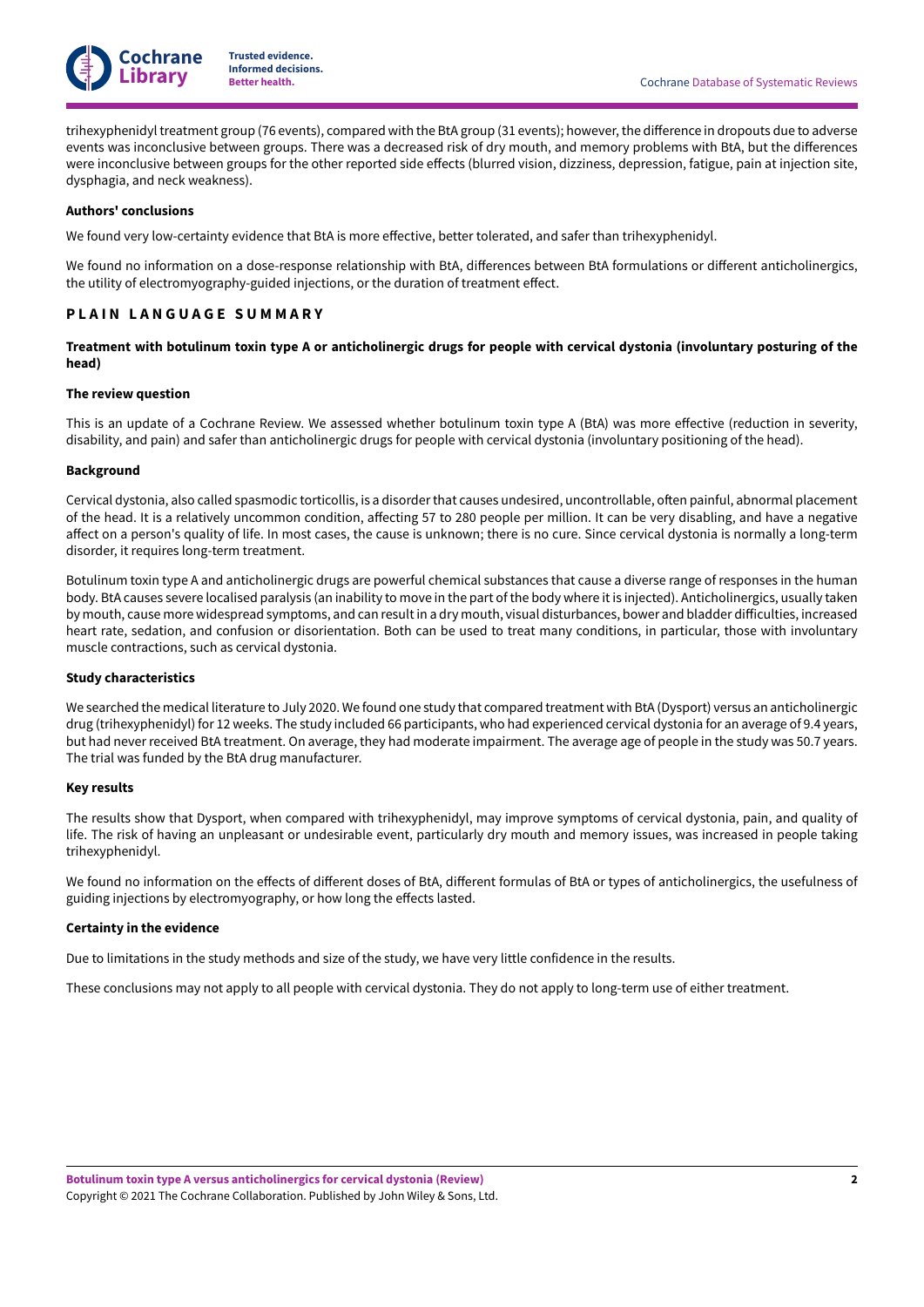# **S U M M A R Y O F F I N D I N G S**

# **Summary of findings 1. Botulinum toxin type A compared to anticholinergics for cervical dystonia**

Botulinum toxin type A**compared to anticholinergics for cervical dystonia**

**Patient or population:** cervical dystonia

**Setting:** any

**Botulinum**

Copyright © 2021

The

Cochrane

Collaboration.

Published

হ John

Wiley & Sons,

<span id="page-4-1"></span>ltd.<br>E

**toxin**

**type A**

**versus**

**anticholinergics**

**for**

**cervical**

**dystonia**

<span id="page-4-0"></span>**(Review)**

**Intervention:** botulinum toxin type A (BtA)

**Comparison:** anticholinergics (trihexyphenidyl)

| <b>Outcomes</b>                                                                                                                                                                    | <b>Relative effect</b><br>(95% CI)                                                                                                                                                                              | Anticipated absolute effects <sup>*</sup> (95% CI)                                                                                                                                                                                                              |                                                  |                                                            | <b>Certainty of</b><br>the evidence              | <b>What happens</b>                                                                                                                                      |
|------------------------------------------------------------------------------------------------------------------------------------------------------------------------------------|-----------------------------------------------------------------------------------------------------------------------------------------------------------------------------------------------------------------|-----------------------------------------------------------------------------------------------------------------------------------------------------------------------------------------------------------------------------------------------------------------|--------------------------------------------------|------------------------------------------------------------|--------------------------------------------------|----------------------------------------------------------------------------------------------------------------------------------------------------------|
|                                                                                                                                                                                    |                                                                                                                                                                                                                 | <b>With anticholin-</b><br>ergics                                                                                                                                                                                                                               | <b>With BtA</b>                                  | <b>Difference</b>                                          | (GRADE)                                          |                                                                                                                                                          |
| Cervical dystonia-specific improvement<br>assessed with TWSTRS disability subscale (0 to 33;<br>higher = more disability)<br>follow-up: 12 weeks<br>Nº of participants: 66 (1 RCT) |                                                                                                                                                                                                                 | The median<br>cervical dysto-<br>nia-specific im-<br>provement with<br>anticholinergics<br>was 0                                                                                                                                                                |                                                  | MD 2.5 points<br>higher<br>(0.68 higher to<br>4.32 higher) | $\bigoplus$ $\bigodot$ $\bigodot$<br>Very lowa,b | The evidence is<br>very uncertain<br>about the effect<br>of BtA on cervical<br>dystonia-specif-<br>ic improvement<br>compared with tri-<br>hexyphenidyl. |
| <b>Adverse events</b><br>follow-up: 12 weeks<br>Nº of participants: 66<br>$(1$ RCT)                                                                                                | Participants in the BtA arm reported 31 adverse events<br>$\bullet$<br>Participants in the trihexyphenidyl arm reported 76 adverse events.<br>$\bullet$<br>No serious adverse events was reported.<br>$\bullet$ |                                                                                                                                                                                                                                                                 | $\bigoplus$ $\bigodot$ $\bigodot$<br>Very lowa,b |                                                            |                                                  |                                                                                                                                                          |
| Subjective evaluation of clinical status                                                                                                                                           |                                                                                                                                                                                                                 |                                                                                                                                                                                                                                                                 |                                                  |                                                            |                                                  | Outcome not re-<br>ported.                                                                                                                               |
| Cervical dystonia-specific pain<br>assessed with TWSTRS pain subcale (0 to 20; high-<br>$er = more pain)$<br>follow-up: 12 weeks<br>Nº of participants: 66<br>$(1$ RCT)            |                                                                                                                                                                                                                 | The study authors reported the mean improvement was 1 point in the tri-<br>hexyphenidyl arm, and 3 points in the BtA arm.<br>No measure of dispersion was given for this difference, and according to the<br>authors it did not reach statistical significance. |                                                  |                                                            | $\bigoplus \bigodot \bigodot$<br>Very lowb,c     |                                                                                                                                                          |
| Health-related quality of life                                                                                                                                                     | arm, and +2 in the BtA arm).                                                                                                                                                                                    | The study authors reported the median change was -4 in the trihexyphenidyl                                                                                                                                                                                      |                                                  |                                                            | $\bigoplus$ $\bigodot$ $\bigodot$<br>Very lowa,b |                                                                                                                                                          |

**ALLINE C o c hra n e Lib r a r y**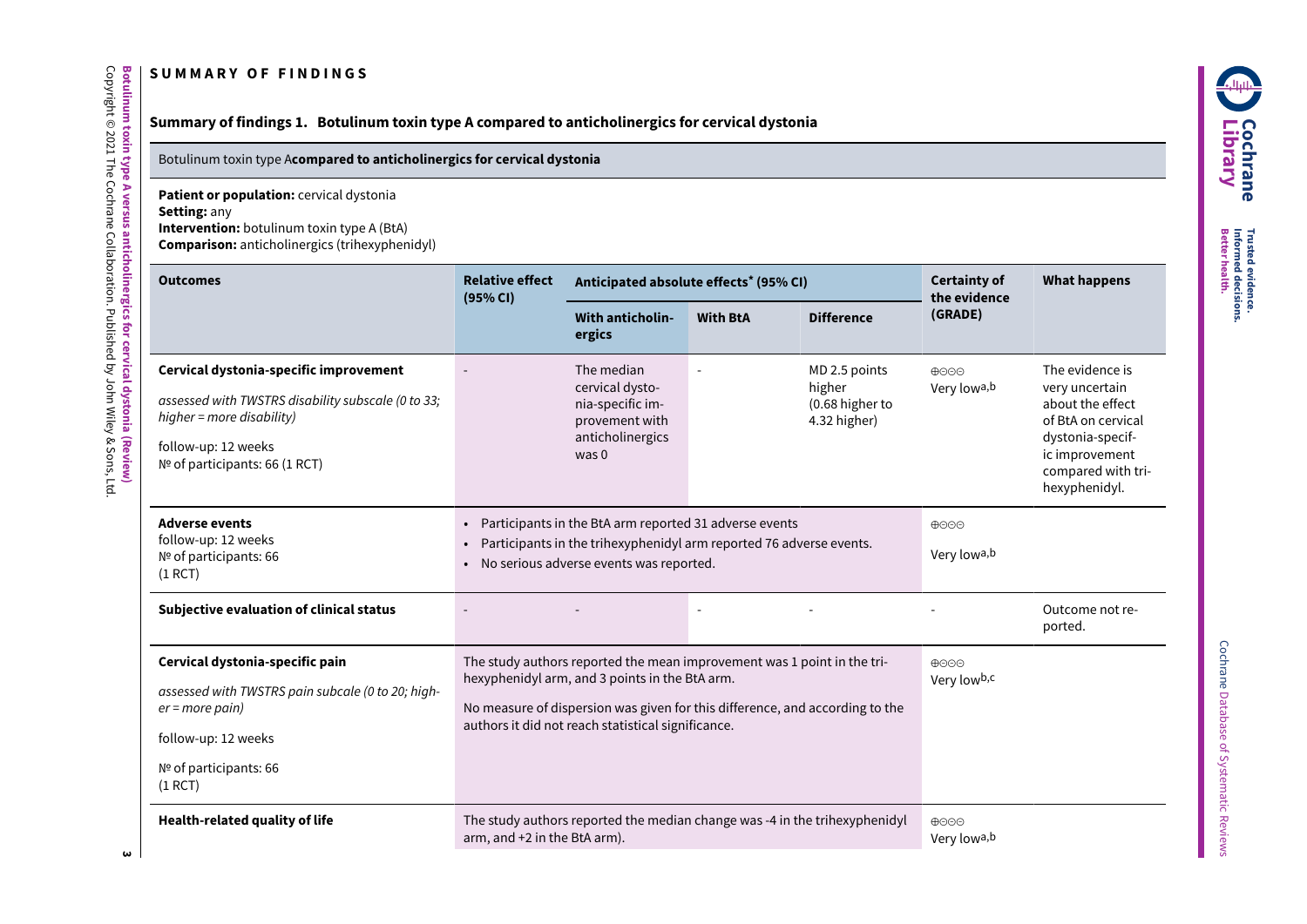| assessed with MOS-Quality of Life general health<br>perception subscale (100-points; higher = better)<br>follow-up: 12 weeks<br>$No$ of participants: 66<br>(1 RCT) | value = $0.0023$ .                   | For the difference in medians, the authors only provide: 95% CI: 4 to 12, p- |                                     |                                            |                                 |                                                                                                                           |
|---------------------------------------------------------------------------------------------------------------------------------------------------------------------|--------------------------------------|------------------------------------------------------------------------------|-------------------------------------|--------------------------------------------|---------------------------------|---------------------------------------------------------------------------------------------------------------------------|
| Tolerability<br>assessed by dropouts due to adverse events<br>follow-up: 12 weeks<br>$No$ of participants: 66<br>(1 RCT)                                            | RR 0.33<br>$(0.04 \text{ to } 3.04)$ | Study population<br>9.1%                                                     | $3.0\%$<br>$(0.4 \text{ to } 27.6)$ | 6.1% fewer<br>(8.7 fewer to 18.5)<br>more) | ⊕⊝⊝⊝<br>Very low <sup>a,b</sup> | The evidence is<br>very uncertain<br>whether botulinum<br>toxin type A results<br>in less tolerability<br>(more dropouts) |
| <b>Duration of effect</b>                                                                                                                                           |                                      |                                                                              |                                     |                                            |                                 | Outcome not re-<br>ported.                                                                                                |

\***The risk in the intervention group** (and its 95% confidence interval) is based on the assumed risk in the comparison group and the **relative effect** of the intervention (and its 95% CI).

**MD:** mean difference; **CI:** Confidence interval; **RR:** Risk ratio; **TWSTRS**: Toronto Western Spasmodic Torticollis Rating Scale

# **GRADE Working Group grades of evidence**

**High certainty.** We are very confident that the true effect lies close to that of the estimate of the effect

Moderate certainty. We are moderately confident in the effect estimate; the true effect is likely to be close to the estimate of the effect, but there is a possibility that it is substantially different

**Low certainty.** Our confidence in the effect estimate is limited; the true effect may be substantially different from the estimate of the effect

**Very low certainty.** We have very little confidence in the effect estimate; the true effect is likely to be substantially different from the estimate of effect

*a*Downgraded two levels due to serious imprecision, as the optimal information size was not reached

bDowngraded one level due to study limitations; concerns with allocation procedures, blinding of participants and personnel, and for-profit bias

cThe total number of participants included was less than that required by sample size calculation, and the confidence interval included both appreciable benefit and harm

**C o c hra n e Lib r a r y**

**Trusted Better**

**Informed**

**decisions. health.**

**evidence.**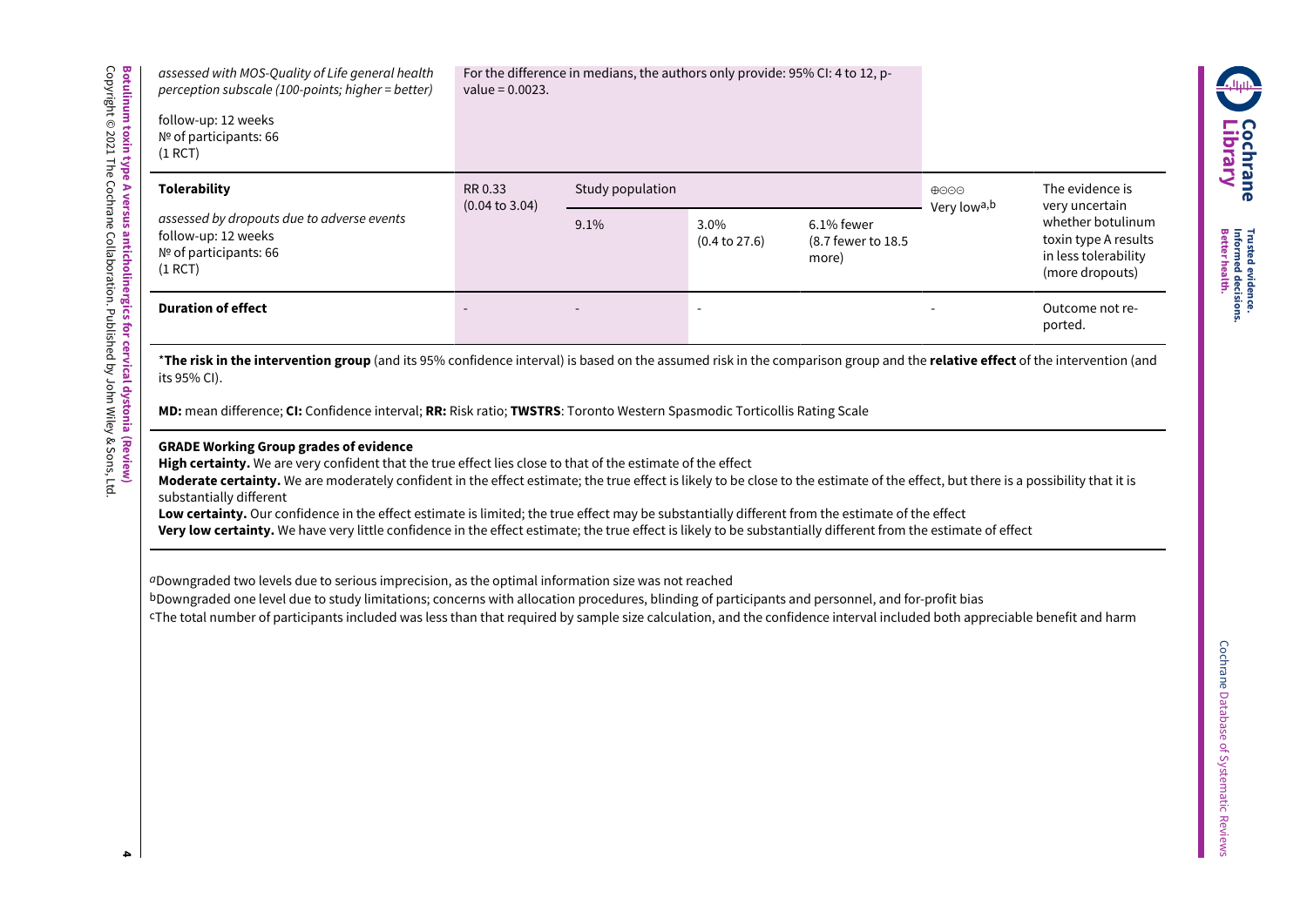

# <span id="page-6-0"></span>**B A C K G R O U N D**

This review is an update of a Cochrane Review evaluating the efficacy and safety of botulinum toxin type A (BtA) versus anticholinergic drugs in the treatment of cervical dystonia ([Costa](#page-21-0) [2005](#page-21-0)).

# **Description of the condition**

#### See [Table](#page-24-1) 1 for glossary of terms.

Dystonia is the third most common movement disorder, after Parkinson's disease and essential tremor, with an overall prevalence of 164 per million ([Steeves](#page-21-1) 2012). Dystonia syndromes are a group of disabling, painful disorders, characterised by involuntary, sustained orintermittent muscle contractions, causing abnormal, often repetitive, movements or postures of the face, neck, trunk, or limbs ([Albanese](#page-18-1) 2013). Dystonic movements are typically patterned or twisting, and are often initiated or worsened by voluntary action ([Albanese](#page-18-1) 2013). These neurological disorders can be classified, based on topographic distribution, including focal dystonia (one body region, e.g. cervical dystonia and blepharospasm), segmental dystonia (two or more adjacent regions, e.g. hemifacial spasm), multifocal dystonia (two or more nonadjacent regions), hemidystonia (ipsilateral regions), and generalised dystonia (trunk and two or more other regions; [\(Albanese](#page-18-1) 2013; [Tarsy](#page-21-2) 2006)).

Focal dystonia is a highly disabling movement disorder, with serious functional and social impairment. Close to half of the people with it quit work by the age of forty, or retire early, and 10 years later, only 25% are working, compared to 62% of the general population [\(Zoons](#page-21-3) 2012). Moreover, health-related quality of life is significantly diminished, mainly attributable to depression and anxiety, with scores comparable to people with multiple sclerosis, Parkinson's disease, or stroke ([Zoons](#page-21-3) 2012).

Cervical dystonia, also called spasmodic torticollis, is the most common form of adult-onset focal dystonia, with estimates from population studies ranging from 57 per million in Europe ([ESDE](#page-19-0) [2000](#page-19-0)), to as high as 280 per million in the USA [\(Jancovic](#page-20-0) 2007). It typically has its onset in the fifth decade [\(Albanese](#page-18-1) 2013), and affects more women than men ([Defazio](#page-18-2) 2013). This condition is characterised by abnormal movements of the head, neck, and shoulder, resulting in posturing of the head away from its normal central position ([Foltz](#page-19-1) 1959). It presents frequently with sustained abnormal posture, spasm, jerks, tremor, or a combination of these features. Neck or shoulder pain, or both, occur in more than 70% of people with cervical dystonia [\(Chan 1991;](#page-18-3) [Tarsy](#page-21-2) 2006).

Cervical dystonia can be classified according to the dominant head position, with the most common type involving horizontal turning, the so-called rotatory (or simple) torticollis ([Albanese](#page-18-1) 2013; [Chan 1991](#page-18-3)). Other common patterns include laterocollis (tilt to one side), retrocollis (tilt upwards resulting in neck extension), and anterocollis (tilt downwards resulting in neck flexion). Complex torticollis, a combination of these abnormal patterns, is frequently found in clinical practice.

The aetiology of most forms of dystonia is still not fully understood, with the exception of early-onset dystonia, for which a hereditary aetiology is common [\(Balint 2015](#page-18-4)). In most cases of focal adultonset dystonia, such as cervical dystonia, the pathophysiology is

generally considered to result from inhibition of the central nervous system (CNS) at multiple levels, resulting in abnormal sensorimotor integration ([Hallett](#page-19-2) 1998). Cervical dystonia can also be secondary to brain injury, infections of the CNS, drugs (such as levodopa or antipsychotics), toxins, vascular or neoplastic disorders; it may also be psychogenic (i.e. functional; [\(Albanese](#page-18-1) 2013)). Although most cases of cervical dystonia are currently classified as idiopathic, it should be noted that some may come to be reclassified as inherited, since new gene discoveries are under investigation ([Albanese](#page-18-1) 2013; [Balint 2015\)](#page-18-4).

The natural course of cervical dystonia remains unclear, although it typically worsens over time. The clinical presentation in adults seldom progresses to generalised dystonia, although it often extends to adjacent body regions. For most individuals, cervical dystonia is a life-long disorder, with only about 10% undergoing spontaneous remissions [\(Jahnanshahi 1990\)](#page-20-1).

To date, no curative or disorder-modifying treatments are available for cervical dystonia.

# **Description of the intervention**

Botulinum toxin is a powerful biological toxin produced by *Clostridium botulinum*. The active form of botulinum toxin is a di-chain polypeptide composed of two chains: a heavy chain (100 kDa) and a light chain (50 kDa); by associating with certain auxiliary proteins (haemagglutinins and non-haemagglutinins), the toxin forms a non-covalent multimeric complex of variable size [\(Simpson 2004](#page-21-4)). The nontoxic proteins aid the formation of neutralising antibodies, though beyond this, their role is unclear ([Frevert](#page-19-3) 2010). Botulinim toxin binds to peripheral cholinergic nerve terminals of the neuromuscular junction, as well as sympathetic ganglionic, parasympathetic ganglionic, and postganglionic terminals ([Simpson 2004\)](https://archie.cochrane.org/sections/documents/view?document=032503031700542198&format=JATS#REF-Simpson-2004). After binding to an acceptor protein, botulinum toxin is endocytosed at the presynaptic membrane of acetylcholine nerve terminals [\(Pellizzari](https://archie.cochrane.org/sections/documents/view?document=032503031700542198&format=JATS#REF-Pellizzari-1999) [1999\)](https://archie.cochrane.org/sections/documents/view?document=032503031700542198&format=JATS#REF-Pellizzari-1999). By action of the N-terminal on the heavy chain, a pore is formed on the endocytic membrane, which permits the release of the light chain into the cytosol. This light chain, which is a zinc protease, performs the key action of the botulinum toxin, by cleaving soluble N-ethylmaleimide-sensitive factor attachment receptor proteins (SNARE proteins; ([Pellizzari](https://archie.cochrane.org/sections/documents/view?document=032503031700542198&format=JATS#REF-Pellizzari-1999) 1999)).

SNAREs are docking proteins for acetylcholine vesicles that allow for the release of acetylcholine into the synaptic cleft [\(Pellizzari](#page-20-2) [1999\)](#page-20-2). The overall effect of Bt is local chemodenervation by the temporary blockade of acetylcholine release at cholinergic synapses. Temporary synapses are consequently formed via the process of axonal sprouting [\(Duchen 1971](#page-19-4); [Holland 1981;](#page-20-3) [Juzans](#page-20-4) [1996\)](#page-20-4).

There are seven immunologically distinct botulinum toxin serotypes (labelled A to G). These different Bt serotypes cleave specific SNARE proteins. Serotype A cleaves SNARE protein SNAP 25, located on the inner membrane, and serotype B targets synaptobrevin, located on the vesicular membrane [\(Pellizzari](#page-20-2) [1999\)](#page-20-2).

Botulinum toxin is injected into the muscles involved in dystonia, with or without guidance by either electromyography (EMG) or ultrasound. As a general rule, the number of muscles injected is tailored to the severity of the case in question, and the number of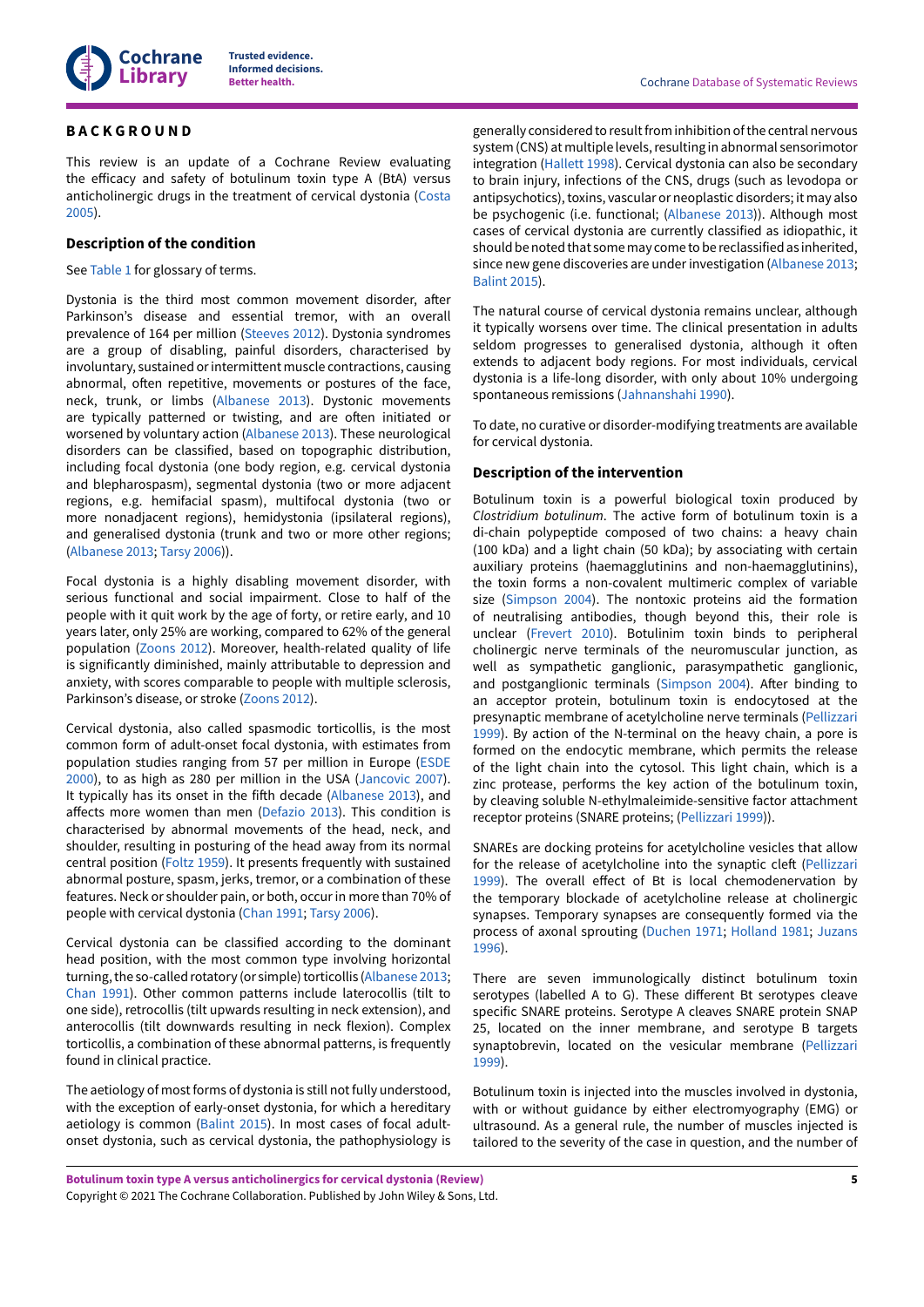injection sites per muscle is determined by the mass of the muscle. Within roughly three months after injection of botulinum toxin into skeletal muscle, the nerve terminal resumes exocytosis, and the muscle returns to its baseline clinical function, showing a wearing-off response from the Bt injection [\(Jankovic](#page-20-5) 2004). Eventually, the muscle paralysis subsides; this is associated with the formation of new sprouts capable of neurotransmission. Over time, synaptic activity resumes in the original nerve terminals, leading to sprout regression (de [Paiva](#page-18-5) 1999).

Currently there are two commercially available botulinum toxin serotypes – botulinum toxin type A (BtA) and botulinum toxin type B (BtB). The following products are commonly available (three BtA and one BtB): onabotulinumtoxinA (Botox, Allergan Inc., Irvine, CA, USA), abobotulinumtoxinA (Dysport, Reloxin, or Azzalure, Ipsen Pharma, Boulogne Billancourt, France), incobotulinumtoxinA (Xeomin or Bocoture Merz GmbH, Frankfurt, Germany), and rimabotulinumtoxinB (Myobloc or Neurobloc, Solstice Neurosciences Inc., Louisville, KY, USA). Other BtA formulations are available in more restricted markets, and are yet to receive a generic name: Prosigne or Lantox (Lanzhou Institute of Biological Products, China), PurTox (Mentor Worldwide LLC, Santa Barbara, CA, USA), and Neuronox (Medy-Tox Inc, South Korea; [\(Walker](#page-21-5) 2014)).

Anticholinergic drugs are chemicals that interfere with signal transmission mediated by acetylcholine molecules and acetylcholine receptors. These molecules reduce the effect of acetylcholine by competitively inhibiting its binding to acetylcholine receptors. Acetylcholine receptors exist in the central nervous system and in the periphery, including the peripheral nervous system, the autonomic effector cells, and others cell types, such as the vascular endothelium [\(Hilal-Dandan 2013](#page-20-6)).

These components are classified according to the receptors with which they have the most affinity. The anti-muscarinic agents operate on muscarinic acetylcholine receptors, and the antinicotinic agents on the nicotine acetylcholine receptors. Only the former are used to treat dystonia. Of the anti-muscarinic anticholinergic drugs, very few have good bio-availability within the central nervous system. A subclass oftertiary-amine muscarinic receptor antagonists is the exception, and compounds, such as trihexyphenidyl (non-proprietary), biperiden (Akineton®, Abbott, Chicago, USA), benztropine (non-proprietary), procyclidine (nonproprietary), and diphenhydramine (non-proprietary) have good penetration into the central nervous system ([Hilal-Dandan 2013\)](#page-20-6).

There are limitations to the use of anticholinergic agents. Although they are administered enterally, making them easy to take and sometimes preferred, they must be taken daily, and are often part of complex treatment regimen [\(Fahn](#page-19-5) 1987). They are systemically absorbed, meaning that their pharmacological effects can be felt diffusely across body systems where cholinergic receptors exist, including the central, peripheral, and autonomic nervous system. This characteristic is sometimes leveraged to treat forms of dystonia that affect several muscles and segments, but anticholinergics are avoided when possible, as the resulting side effects threaten the tolerability and limit the dosages that can be used ([Fahn](#page-19-6) 1983). Some of these side effects include dryness of the mouth and other mucosae, vision alterations, bower and bladder difficulties, increased heart rate, sedation, and confusion or disorientation. These are especially relevant and bothersome in older adults and people with cognitive problems [\(Taylor](#page-21-6) 1991).

**How the intervention might work**

The therapeutic potential of all Bt serotypes derives from their ability to inhibit the release of acetylcholine from the presynaptic nerve terminal into the synaptic cleft, causing local chemodenervation [\(Jankovic](#page-20-5) 2004). Recent research has also suggested that Bt is active at multiple levels, namely sensory nerve terminals, and muscle spindles, which leads to a reduction in sensory input and fewer muscle contractions [\(Filippi 1993](#page-19-7); [Matak](#page-20-7) [2015;](#page-20-7) [Rosales](#page-20-8) 1996; [Rosales](#page-21-7) 2010).

In cervical dystonia, and in dystonia in general, the biological basis for the therapeutic effect of anticholinergic drugs is not completely understood. After crossing the blood-brain barrier, these compounds are thought to act on the acetylcholine receptors that mediate the response to the intrinsic cholinergic connections present in the neostriatum.

#### **Why it is important to do this review**

BtA is the toxin serotype that has been most intensively studied and approved for the treatment of a number of focal dystonias [\(Duarte](#page-19-8) 2020; [Duarte](#page-19-9) 2020a; [Rodrigues](#page-20-9) 2020). BtA is considered first-line therapy for cervical dystonia [\(Albanese](#page-18-1) 2013; [Castelão](#page-18-6) [2017;](#page-18-6) [Rodrigues](#page-20-9) 2020). BtB has also been shown to be efficacious, but it has a different safety profile [\(Duarte](#page-19-10) 2016; [Marques](#page-20-10) 2016). Even in moderately severe dystonia, there is evidence that people attach a considerable expectation of harm due to botulinum toxin [\(Duarte](#page-19-11) 2018). Since anticholinergics were the most widely accepted treatment before BtA became available, it is relevant to understand how these two treatments compare.

Since the release of the original review in 2005, no new trials have been published, but Cochrane's criteria for evaluating risk of bias and the certainty of the evidence have evolved and been updated. Therefore, the review authors considered it important to update this review ([Costa](#page-21-0) 2005).

# <span id="page-7-0"></span>**O B J E C T I V E S**

To compare the efficacy, safety, and tolerability of botulinum toxin type A versus anticholinergics in adults with cervical dystonia.

#### <span id="page-7-1"></span>**M E T H O D S**

#### **Criteria for considering studies for this review**

#### **Types of studies**

We included randomised controlled trials (RCTs), that were doubleblind, parallel-designed, and which assessed the efficacy or safety, or both, of single or multiple doses of botulinum toxin type A (BtA) treatment versus anticholinergics, for any duration, in people with cervical dystonia. We excluded non-parallel study designs, namely cross-over trials, due to uncertainty about whether this type of study design was appropriate to study people with cervical dystonia, as well as methodological concerns with regards to detection and performance bias.

There were no restrictions regarding the number of participants recruited to trials, or the number of recruitment centres.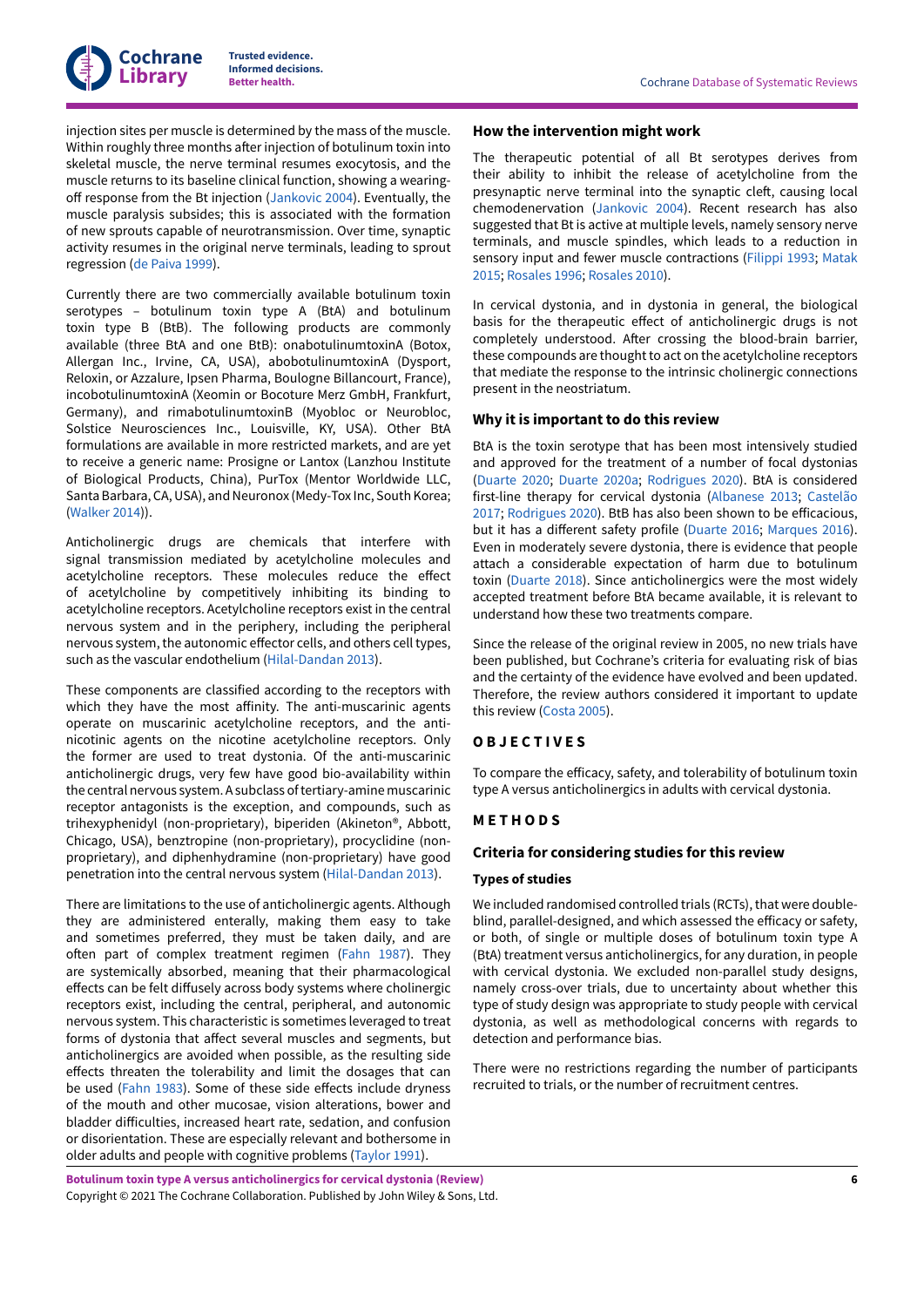

# **Types of participants**

Adults (i.e.  $\geq$  18 years of age), in any setting, with a clinical diagnosis of idiopathic cervical dystonia, made by any physician, specialist, or other healthcare worker. We allowed trials that enrolled participants with any form of cervical dystonia, and additional, or widespread dystonias. Participants could have had prior exposure to BtA, and could be taking any concomitant medications, if they were on stable regimens.

# **Types of interventions**

Intramuscular injections of BtA compared to anticholinergic drugs. We allowed all administration schedules and injection techniques, performed with or without guidance by either electromyography (EMG) or ultrasound.

#### **Types of outcome measures**

#### *Primary outcomes*

#### **Cervical dystonia-specific improvement**

Overall improvement on any validated symptomatic rating scale, such as the Cervical Dystonia Severity Scale (CDSS), Tsui scale, Toronto Western Spasmodic Torticollis Rating Scale (TWSTRS total score), or TWSTRS severity and disability subscales, measured 12 weeks after treatment [\(Consky 1994\)](#page-18-7).

#### **Adverse events**

The proportion of participants with any adverse event, measured at any point during follow-up. In this item, we also evaluated adverse events of special interest, such as sore throat or dry mouth, neck weakness, dysphagia, injection site pain, voice change, or systemic complaints (e.g. diffuse muscle weakness, malaise, dizziness, or headache), measured at any point during follow-up.

# *Secondary outcomes*

#### **Subjective evaluation of clinical status**

Evaluated by either participants, clinicians, or both, assessed with validated assessment tools, such as the Patient Subjective Assessment of Change, Patient Global Assessment of Improvement, Patient Evaluation of Global Response (PEGR), Patient and Physician Global Assessment of Change, Investigator Global Assessment of Efficacy (IGAE), Physician Global Assessment of Change (PGAC), or a visual analogue scale (VAS) for symptom severity, measured between at 12 weeks.

#### **Cervical dystonia-related pain**

Assessed with validated assessment tools, such as the Patient Assessment of Pain, TWSTRS pain subscale, and VAS pain score, measured at 12 weeks.

#### **Health-related quality of life**

Assessed with validated assessment tools, such as the Short Form-36 (SF-36) Quality-of-life questionnaire or Cervical Dystonia Impact Profile (CDIP)-58 scale, measured at any point during followup.

# **Tolerability**

We defined tolerability as the number of participants who dropped out due to adverse events, measured at any point during follow-up.

# **Duration of effect**

Assessed by the number of days until the need for reinjection, or the effect was waning.

# **Search methods for identification of studies**

For this update, we expanded the search strategy to capture all the search terms for BtA formulations that were currently available. The search strategy was designed to include other botulinum toxin formulations and other dystonic disorders that are also under current revision by the Cochrane Movement Disorders group.

# **Electronic searches**

We ran the final search for the original version of this review in June 2003, based on the search strategy developed for Cochrane Movement Disorders to identify all papers since 1977, the first year that botulinum toxin was used therapeutically for any condition. The search for the current update was run for the last time in July 2020.

We developed detailed search strategies for each database searched. Please see [Appendix 1](#page-25-1) for the Cochrane Central Register of Controlled Trials (CENTRAL) strategy, [Appendix 2](#page-26-0) for the MEDLINE search strategy, and [Appendix 3](#page-27-1) for the Embase strategy.

We assessed non-English language papers, translated them as necessary, and evaluated them for inclusion.

We did not search trials registries.

#### *Databases searched*

- Cochrane Movement Disorders' Trials Register (June 2003);
- CENTRAL (2020, Issue 6) in the Cochrane Library (searched July 2020);
- MEDLINE (1977 to July 2020);
- Embase (1977 to July 2020).

#### **Searching other resources**

The search strategy also included:

- screening reference lists of identified trials and review articles concerning botulinum toxin;
- hand searching abstracts of international congresses relevant in the fields of movement disorders and botulinum toxins (American Academy of Neurology, Movement Disorders Society, International Association of Parkinsonism and Related Disorders, and International Neurotoxin Association (1985 to September 2018));
- personal communication with other researchers in the field;
- contact with drug manufacturers.

# **Data collection and analysis**

#### **Selection of studies**

Two review authors independently screened all titles and abstracts identified from the searches to determine which ones met the inclusion criteria. We retrieved, in full text, any papers identified as potentially relevant by at least one review author, or those without an available abstract. Two review authors independently screened full-text articles, with discrepancies resolved by discussion until they reached consensus;they consulted a third review author when

Copyright © 2021 The Cochrane Collaboration. Published by John Wiley & Sons, Ltd.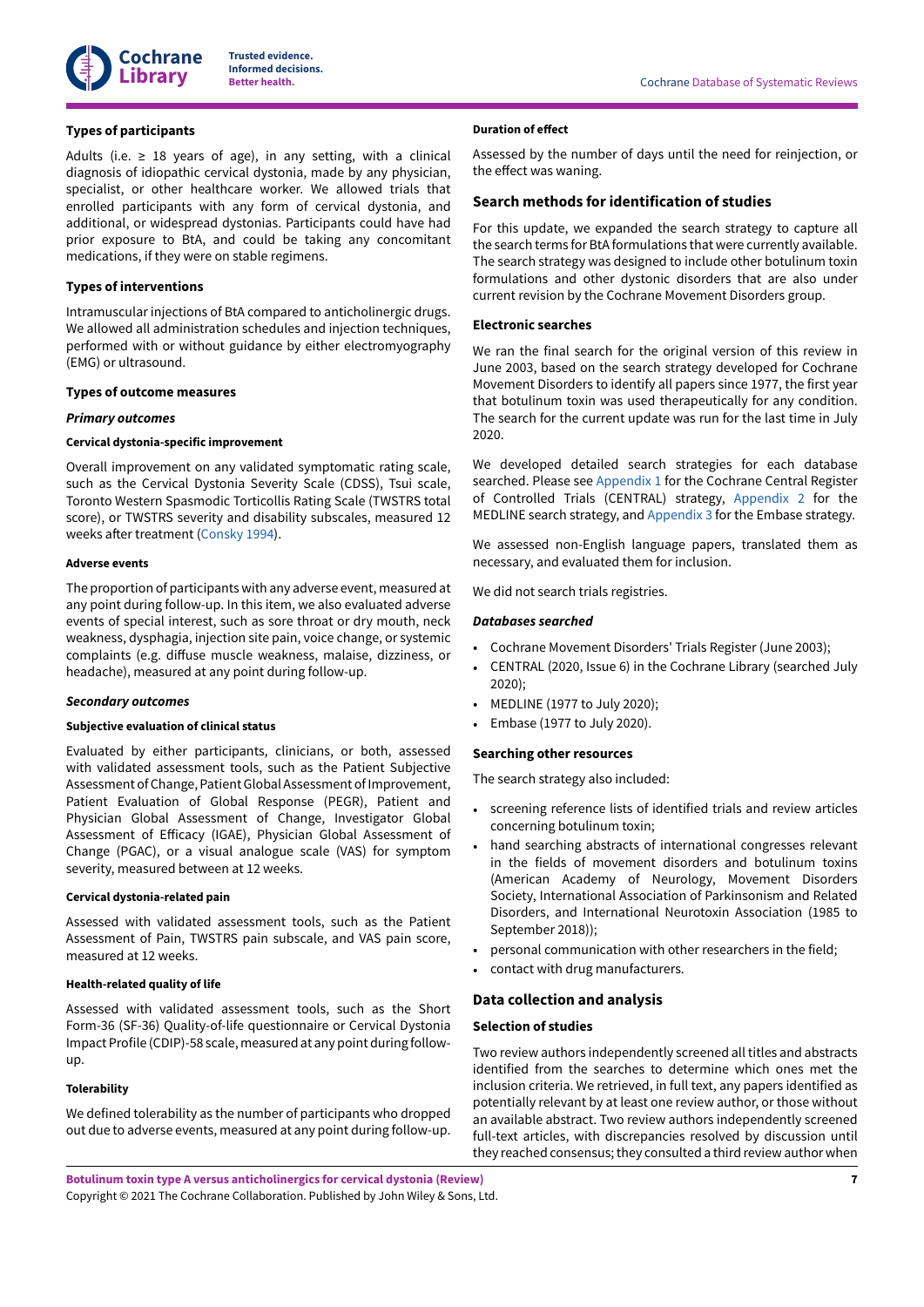

necessary. We linked multiple publications of the same trial under a single study ID in the review. We outlined the screening and

selection process in a PRISMA flow chart ([Liberati](#page-20-11) 2009). See [Figure](#page-10-0) [1](#page-10-0).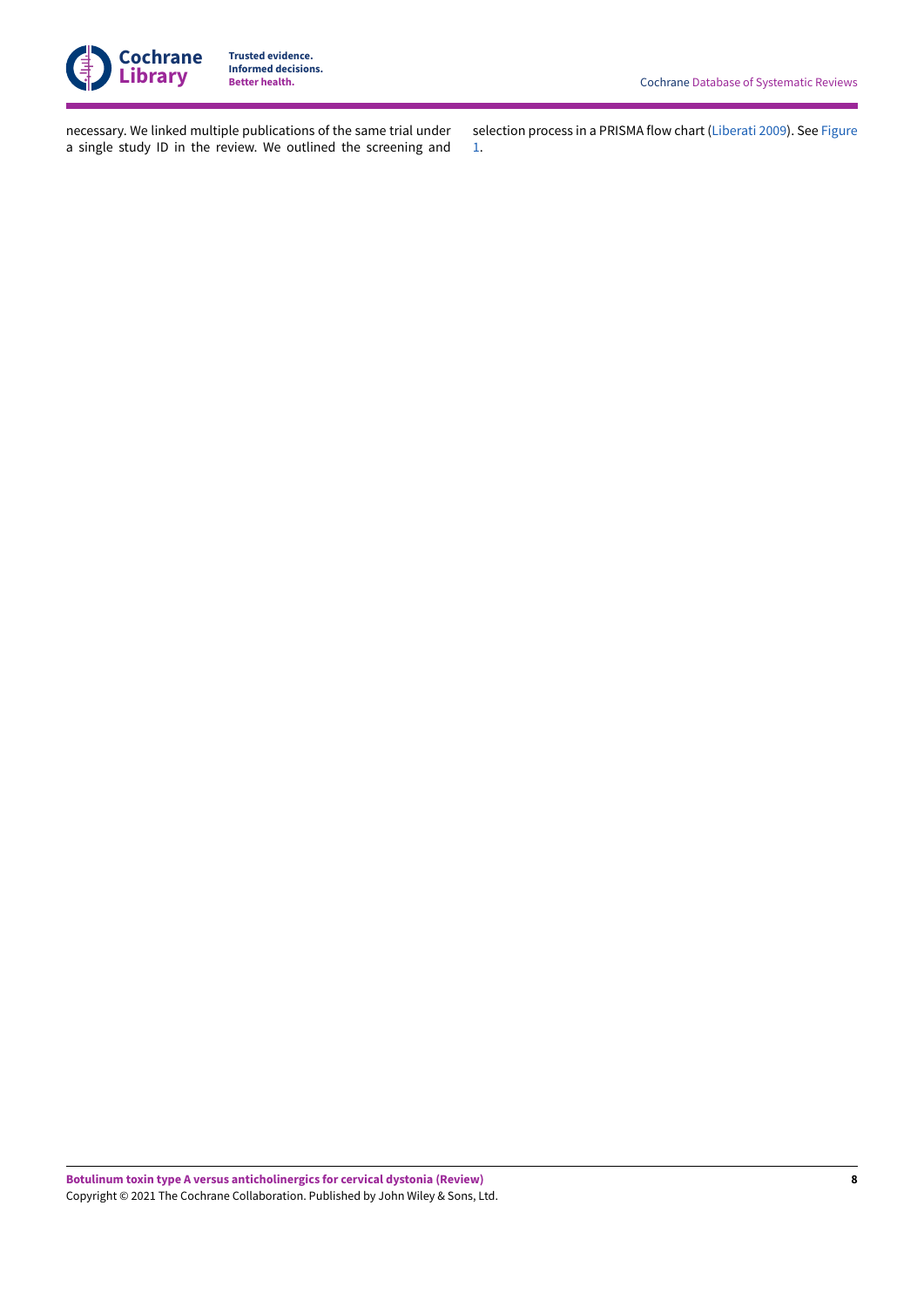

# <span id="page-10-0"></span>**Figure 1. Study flow diagram (2020 search)**

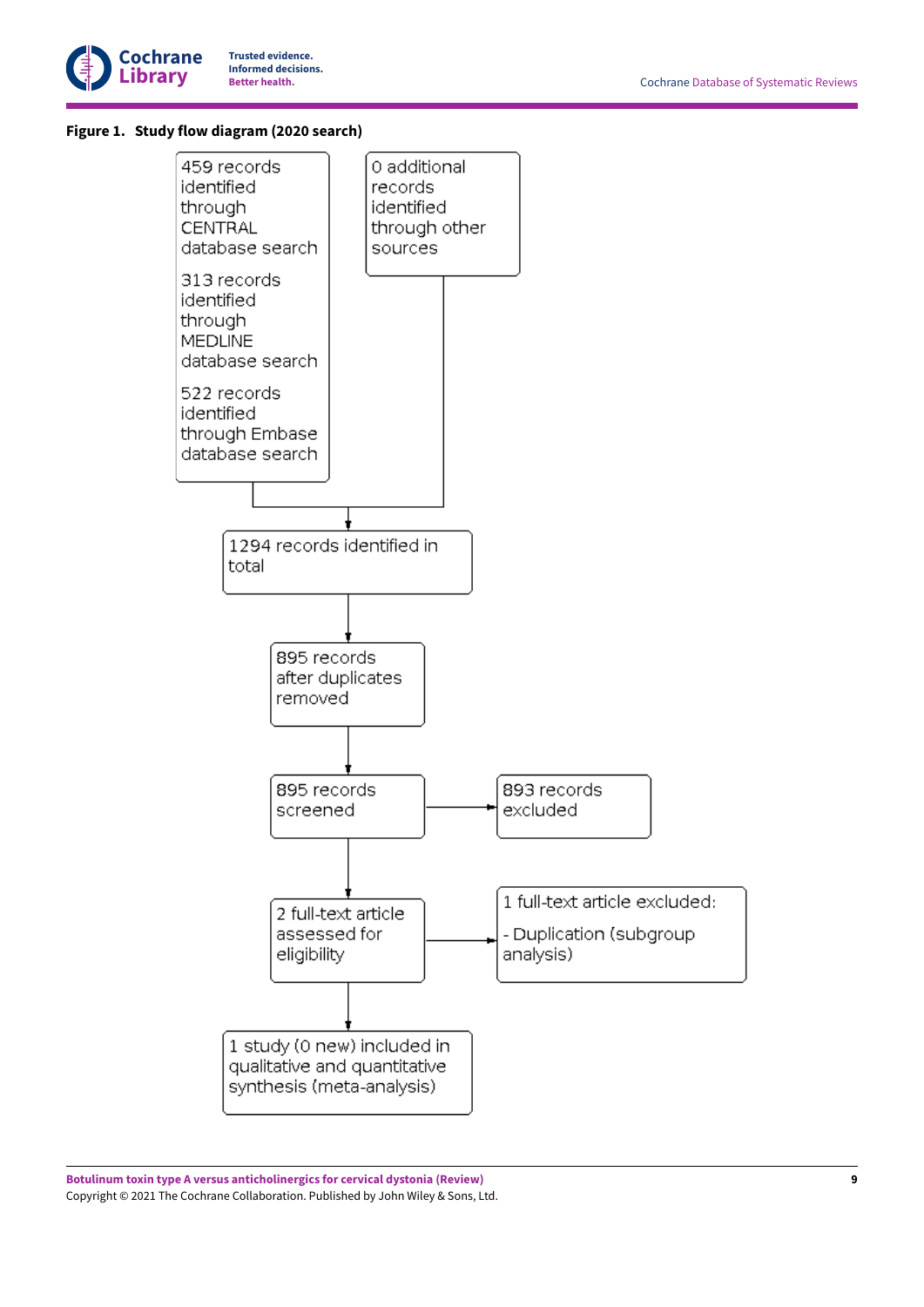#### **Data extraction and management**

**Cochrane Library**

Two review authors extracted data independently from included studies, using a piloted data extraction form. We resolved any discrepancies by discussion until we reached consensus; we consulted a third review author when necessary. Data extracted included the following items from each study.

- Participants: inclusion and exclusion criteria, demographics and clinical baseline characteristics, number and reasons for dropouts, exclusions, and loss to follow-up, if any
- Interventions: full description of intervention, duration of treatment period and follow-up, providers, and cointerventions, if any
- Comparisons: number of participants randomised to each arm, compliance and dropouts, and ability to perform an intentionto-treat analysis
- Outcomes: definition of outcomes, use of validated measurement tools, time-point measurements, change from baseline or post-interventional measures, and missing outcomes, if any
- Study design: interventional, randomised, controlled, doubleblind

Whenever necessary, we contacted authors of the trials for further information and unpublished data.

#### **Assessment of risk of bias in included studies**

We assessed the risk of bias of included studies according to the domains described in the Cochrane tool for assessing risk of bias, and classified the risk of bias for each domain as high, unclear, or low, and the overall assessment as high or low [\(Higgins](#page-19-12) [2011a\)](#page-19-12). We assessed two further domains, which are described below: enriched population and independent funding. We used the following definitions for each domain in the 'Risk of bias' assessment.

- Random sequence generation (checking for possible selection bias). We assessed the method used to generate the allocation sequence as: low risk of bias (any truly random process, e.g. random number table; computer random number generator); unclear risk of bias (method used to generate sequence not clearly stated); high risk of bias (non-random process used, e.g. allocation by birth year or by judgement).
- Allocation concealment (checking for possible selection bias). We assessed the method used to conceal allocation to interventions prior to assignment, to determine whether intervention allocation could have been foreseen in advance of, or during recruitment, or changed after assignment. We assessed the methods as: low risk of bias (e.g. telephone or central randomisation; consecutively numbered sealed opaque envelopes); unclear risk of bias (method not clearly stated); high risk of bias (e.g. open list).
- Blinding of participants and personnel (checking for possible performance bias). We assessed the methods used to blind study participants and personnel from knowledge of which intervention a participant received. We assessed methods as: low risk of bias (study states that it was blinded and describes the method used to achieve blinding, such as identical tablets matched in appearance or smell, or a double-dummy technique); unclear risk of bias (study states that it was blinded

but does not provide an adequate description of how it was achieved). Studies that were not double-blind were considered at high risk of bias.

- Blinding of outcome assessment (checking for possible detection bias). We assessed the methods used to blind study participants and outcome assessors from knowledge of which intervention a participant received. We assessed the methods as: low risk of bias (study has a clear statement that outcome assessors were unaware of treatment allocation, and ideally describes how this was achieved); unclear risk of bias (study states that outcome assessors were blind to treatment allocation but lacks a clear statement on how it was achieved). We considered studies where outcome assessment was not blinded at high risk of bias.
- Selective reporting (checking for reporting bias). We assessed whether primary and secondary outcome measures were pre-specified and whether these were consistent with those reported. We assessed selective reporting as: low risk of bias (studies reporting primary and secondary outcomes); unclear risk of bias (study reporting insufficient information to permit judgement); high risk of bias (not all pre-specified outcomes reported or only for certain data collection time points).
- Incomplete outcome data (checking for possible attrition bias due to the amount, nature, and handling of incomplete outcome data). We assessed the methods used to deal with incomplete data as: low risk (< 10% of participants did not complete the study, trialist used 'baseline observation carried forward' analysis, or both); unclear risk of bias (used 'last observation carried forward' analysis); high risk of bias (used 'completer' analysis).

#### Additional 'Risk of bias' items

- Enriched population. Because the clinical effect of botulinum toxin treatment is easily perceived, participants naive to botulinum toxin are likely to recognise the presence or absence of beneficial clinical effects, or frequent adverse events, or both, effectively revealing the respective allocation arm. It is also relevant that by preferentially including responders to botulinum toxin or excluding non-responders to botulinum toxin, there is an increased likelihood that these participants would respond more favourably to botulinum toxin than a naive population would. We opted to subdivide this domain in two: preferential enrolment of known positive responders to botulinum toxin; and exclusion of known poor responders to botulinum toxin.
	- Low risk of bias: at least 70% of trial participants were naive to treatment with botulinum toxin; the trial did not exclude any particular form of cervical dystonia including those associated with a poorer response to botulinum toxin (such as pure anterocollis and retrocollis).
	- Unclear risk of bias: the trial did not make explicit the percentage of participants who were known to be botulinum toxin naive.
	- \* High risk of bias: arbitrarily defined as more than 30% of participants non-naive to botulinum toxin; explicit exclusion of people with forms of cervical dystonia associated with a poorer response to botulinum toxin.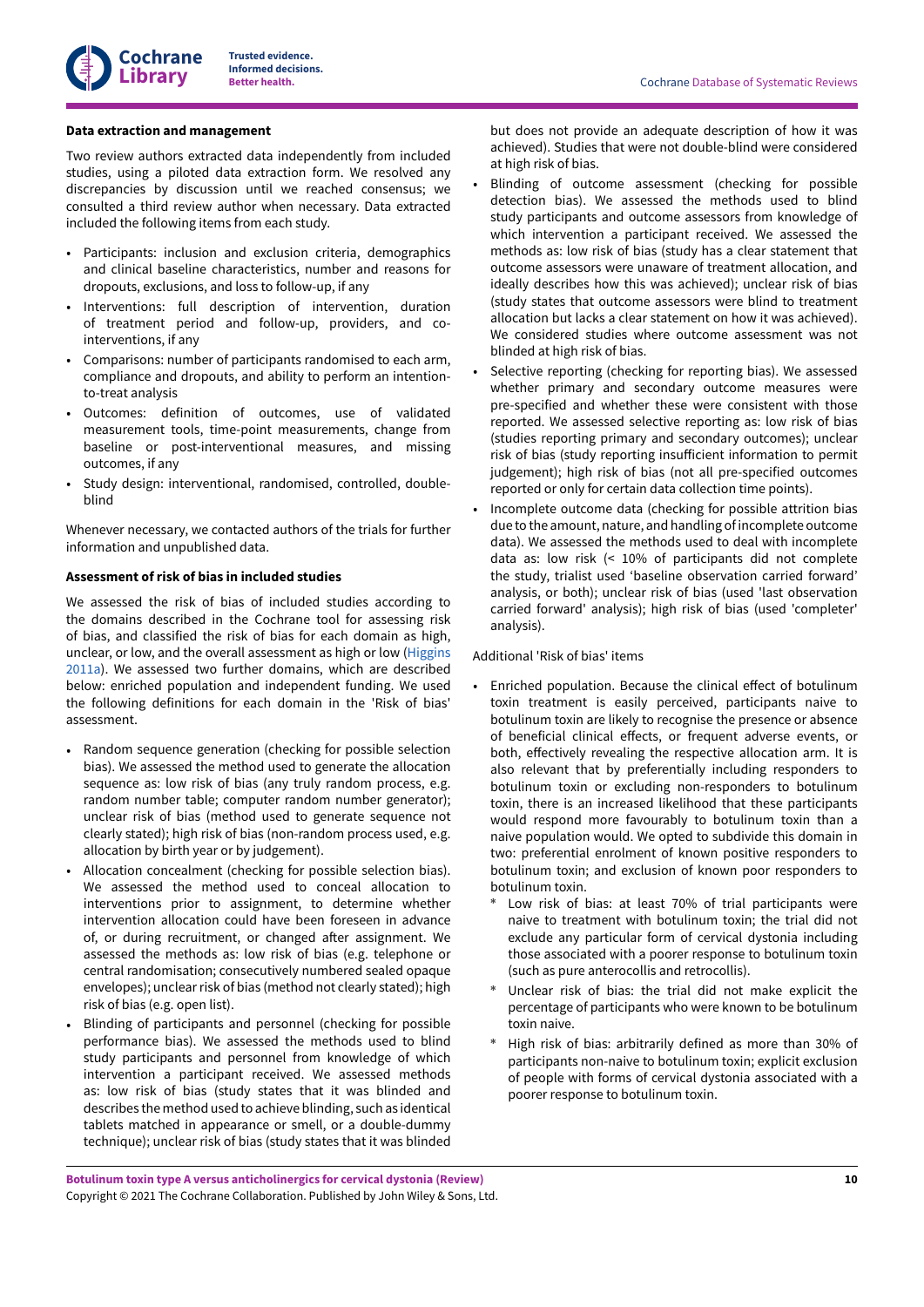

- For-profit bias. In orderto assess the study source of funding, we added this domain in place of the 'other bias' domain.
	- Low risk of bias: the trial appears to be free of industry sponsorship or other type of for-profit support that may introduce bias into trial design, conduct, or trial results.
	- \* Unclear risk of bias: the trial may or may not be free of forprofit bias, as the trial did not provide any information on clinical trial support or sponsorship.
	- High risk of bias: the trial was sponsored by industry or received other type of for-profit support.

#### [Higgins 2011a](#page-19-12)

• Corbett 2014

#### **Measures of treatment effect**

We compared disorder-related symptoms at baseline to disorderrelated symptoms at weeks three to six post-injection in the BtA and anticholinergic arms. We extracted continuous outcomes whenever possible, pooled the data from the studies where adequate, and used them for comparison.

#### *Dichotomous data*

We based analysis of these data on the number of events and the number of people assessed in the BtA and anticholinergic groups. We used these to calculate the risk ratio (RR) and 95% confidence interval (CI). Computational problems can occur when no events are observed in one or both groups in an individual study. For studies where no events were observed in one or both arms, we added a fixed value of 0.5 to all cells of study results tables.

#### *Continuous data*

We based analysis of these data on the mean, standard deviation (SD), and number of participants assessed for both the BtA and anticholinergic groups to calculate mean difference (MD) and 95% CI. Where the MD was reported without individual group data, we used this to report the study results. If more than one study measured the same outcome using different validated tools, we planned to calculated the standardised mean difference (SMD), namely Hedges' (adjusted) g and 95% CI ([Hedges](#page-19-13) 1985). For interpretation of effect sizes with SMDs, we used a rule of thumb to define a small effect (SMD = 0.2), a moderate effect (SMD = 0.5), or a large effect (SMD = 0.8; ([Cohen 1988\)](#page-18-8)). If necessary for comparison, we planned to dichotomise rating scales, using each study author's own criteria for improvement or no improvement.

#### *Time-to-event data*

We planned to analyse these data (duration of treatment effect) based on log hazard ratios (HR) and standard errors (SE) obtained from results of Cox proportional hazards regression models. We had planned to use these in order to calculate a HR and 95% CI.

#### **Unit of analysis issues**

If future included studies have multiple arms with different dosages of botulinum toxin, we will combine all groups to create a single pair-wise comparison, using the Review Manager 5 (RevMan 5) calculator (Review [Manager](#page-20-12) 2014), according to the methods suggested by Cochrane [\(Higgins 2011b\)](#page-19-14). We will create a single, pair-wise comparison when multiple treatment groups use different interventions (e.g. onabotulinumtoxinA and abobotulinumtoxinA) but the same comparator.

This method combines all relevant intervention groups of the study into a single group, and all relevant control groups into a single control group. This approach avoids duplication of the control group that would happen if multiple comparisons (e.g. BtA dose 1 versus placebo; BtA dose 2 versus placebo) were included in the meta-analysis, and the loss of information if one dose group was chosen to the detriment of the others. If applicable, we will explore the effect of dose in subgroup analysis.

For dichotomous outcomes, we will sum both the sample sizes and the numbers of people with events across groups. For continuous outcomes, we will combine means and standard deviations using a pooled mean or SD ([Higgins 2011b](#page-19-14); [Higgins 2011c](#page-19-15)).

# <span id="page-12-0"></span>**Dealing with missing data**

For future updates, if we include studies with missing outcome or summary data, we will use imputation methods to derive the missing data (where possible) and report any assumptions in the review. We will carry out sensitivity analyses to investigate the effects of any imputed data on pooled effect estimates.

As a first option, we will use the available information (e.g. standard error (SE), 95% CI, or exact P value) to recover the missing data algebraically ([Higgins 2011b](#page-19-14); [Higgins 2011c](#page-19-15); [Wiebe 2006\)](#page-21-8). When change from baseline SDis notreported, or we are unable to extract it, we will create a correlation coefficient based on another study in the review, and use it to impute a change from baseline SD [\(Abrams](#page-18-9) [2005;](#page-18-9) [Follmann](#page-19-16) 1992; [Higgins 2011b\)](#page-19-14).

If we are unable to use studies from the review to calculate a correlation coefficient, and if there is at least one sufficiently large and similar study, we will use a single imputation, based on this study ([Furukawa](#page-19-17) 2006; [Higgins 2011b](#page-19-14)).

Lastly, if there are sufficient included studies with complete information, we will use multiple imputation methods to derive missing data ([Carpenter](#page-18-10) 2013; [Rubin 1991](#page-21-9)).

If none of these methods prove successful, we will conduct a narrative synthesis for the data in question.

# **Assessment of heterogeneity**

In future updates, if we include more studies, we will assess whether they are similar enough to enable us to pool the data in a meta-analysis. We will assess the degree of heterogeneity by visual inspection of forest plots, and by examining the Chi2 test for heterogeneity [\(Deeks 2011\)](#page-18-11). We will quantify heterogeneity using the  $I<sup>2</sup>$  statistic [\(Higgins 2003\)](#page-19-18). We will consider an  $I<sup>2</sup>$  value of 50% or more to represent substantial levels of heterogeneity, but will interpret this value in light of the size and direction of effects, and the strength of the evidence for heterogeneity, based on the P value from the Chi2 test.

#### **Assessment of reporting biases**

We only included one study in this review, so we did not construct a funnel plot ([Sterne](#page-21-10) 2001), or conduct formal testing of asymmetry, which may indicate publication bias [\(Peters](#page-20-13) 2006). Should we include 10 or more studies in future updates, we will undertake these analyses.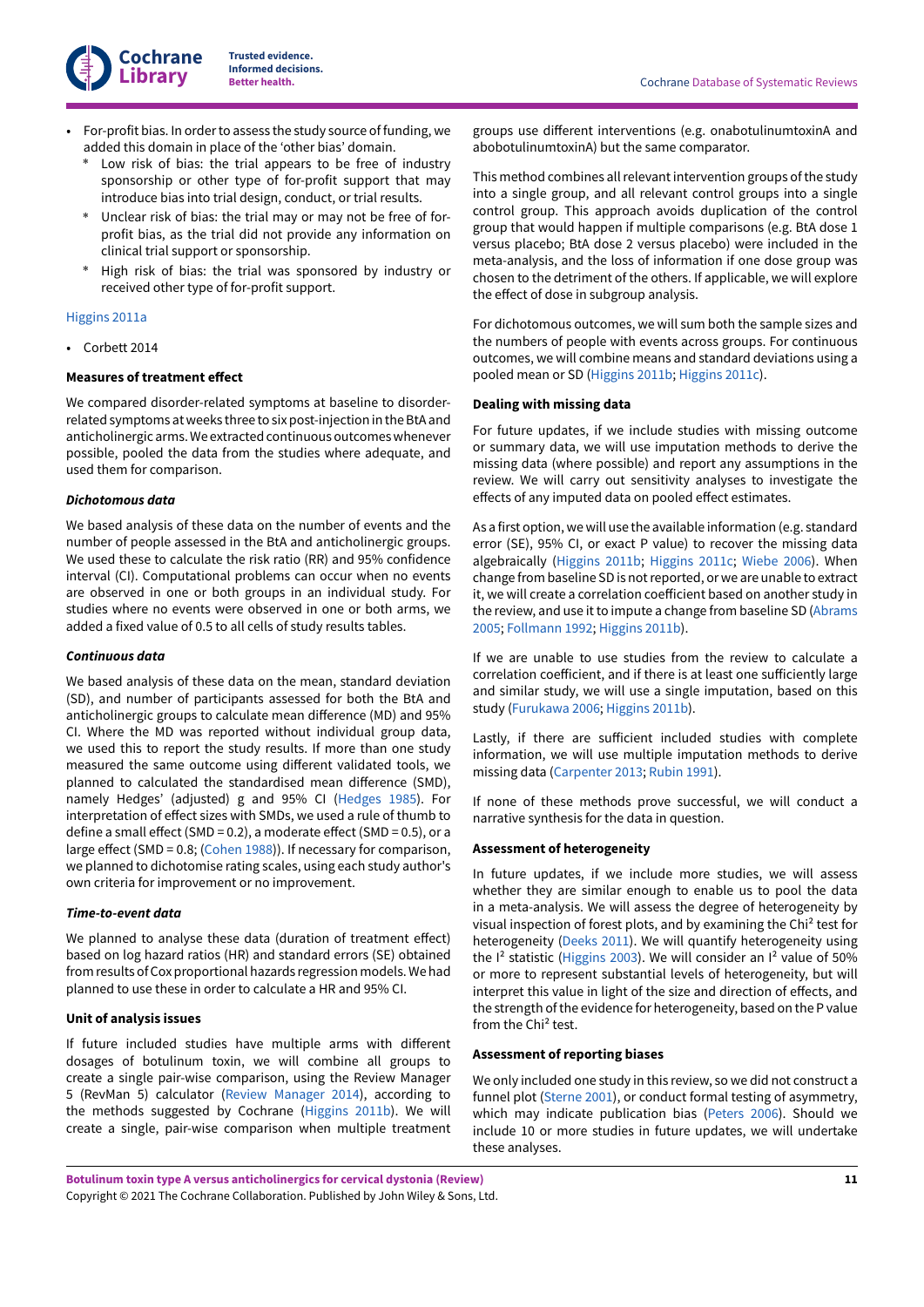

# **Data synthesis**

We planned to analyse the data using Review Manager 5 ([Review](#page-20-12) [Manager](#page-20-12) 2014), Stata version 14 [\(Stata\)](#page-21-11), and Trial Sequential Analysis ([Thorlund 2011](#page-21-12); TSA [2011](#page-21-13)).

# *Meta-analysis*

In future updates, if we include more studies, we will base the decision to meta-analyse data on an assessment of whether the interventions in the included trials have similar enough participants, settings, interventions, comparisons, and outcome measures to ensure meaningful conclusions from a statistically pooled result. We will use a random-effects model for the data synthesis.

We will pool effect measures by applying the Mantel-Haenszel method for dichotomous outcomes, and the inverse-variance or generic inverse-variance method for continuous outcomes. If we have the data, we will pool time-to-event data using the generic inverse-variance method. We will present all results with 95% CI.

We will calculate the number of participants needed to treat for an additional beneficial outcome (NNTB) and for an additional harmful outcome (NNTH) from meta-analysis estimates, rather than treating data as if they came from a single trial, as the latter approach is more prone to bias, especially when there are significant imbalances between groups within one or more trials in the meta-analysis [\(Altman 2002](#page-18-12)). We will be cautious when interpreting these findings, since they may be misleading because of variation in the event rates in each trial, differences in the outcomes considered, and differences in clinical setting ([Smeeth](#page-21-14) [1999](#page-21-14)).

Since there were no data to combine, we undertook a narrative approach to synthesise the result.

# *Trial Sequential Analysis*

If we include more studies in an update, we will conduct a Trial Sequential Analysis (TSA) to explore whether the cumulative data are of adequate power to evaluate the primary outcomes of the review ([Wetterslev](#page-21-15) 2008), and calculate a required information size (also known as the 'heterogeneity-adjusted required information size'; ([Wetterslev](#page-21-16) 2009)). TSA aims to evaluate whether statistically significant results of meta-analyses are reliable, by accounting for the required information size (i.e. the number of participants in the meta-analysis required to accept or reject an intervention effect). The technique is analogous to sequential monitoring boundaries in single trials. TSA adjusts the threshold of statistical significance and has been shown to reduce the risk of random errors due to repetitive testing of accumulating data ([Imberger](#page-20-14) 2016).

We will calculate the required information size and compute the trial sequential monitoring boundaries, using the O'Brien-Fleming approach ([O'Brien 1979\)](#page-20-15). We will based the required information size on the event proportion or standard deviation in the control group; an assumption of a plausible relative risk reduction (RRR) of 10%; a 5% risk of type I error; a 20% risk of type II error (power = 80%); and the observed heterogeneity of the meta-analysis [\(Jakobsen](#page-20-16) 2014). We will not give any consideration to the risk of bias within trials.

# [Schünemann 2011](#page-21-17) [GRADEpro](#page-19-19) GDT

# • [Guyatt](#page-19-20) 2011

#### [Balshem 2011](#page-18-13)

# **Subgroup analysis and investigation of heterogeneity**

We planned subgroup analyses for the following areas, independently of the presence of significant heterogeneity.

- Different BtA formulations
- Different anticholinergic agents
- Different BtA doses, all defined arbitrarily: high (Botox or Xeomin > 200 U; Dysport = 1000 U), medium (Botox or Xeomin 100 U to 200 U; Dysport = 500 U), and low (Botox or Xeomin  $\leq 100$  U; Dysport =  $250 \text{ U}$ )
- EMG-guided versus non-EMG-guided botulinum toxin injection

# **Sensitivity analysis**

We had planned to conduct sensitivity analyses for every study for which we applied imputation methods.

# **Summary of findings and assessment of the certainty of the evidence**

Assessing the certainty in the evidence

Two review authors independently assessed the evidence for each outcomes using the following domains: study limitations, inconsistency, indirectness, imprecision, and publication bias [\(Schünemann 2011\)](#page-21-17). In case of disagreement, the authors attempted to reach consensus, consulting an independent third review author if necessary. We used the GRADEpro GDT software tool to assess the certainty, and then exported a 'Summary of findings' table into the review manuscript ([GRADEpro](#page-19-19) GDT).

To ensure the consistency and reproducibility of GRADE judgements, we applied the following criteria to each domain for each critical outcome.

- Study limitations: we downgraded once if more than 30% of the participants were from studies classified as being at a high risk of bias across any domain, with the exception of for-profit bias.
- Inconsistency: we downgraded once if heterogeneity was statistically significant, or if the  $I<sup>2</sup>$  value was more than 40%. When we did not perform a meta-analysis, we downgraded once if trials did not show effects in the same direction.
- Indirectness: we downgraded once if more than 50% of the participants were outside the target group.
- Imprecision: we downgraded once if the optimal information size criterion was not met, or alternatively, if it was met but the 95% CI failed to exclude important benefit or important harm ([Guyatt](#page-19-20) 2011).
- Publication bias: we downgraded once where there was direct evidence of publication bias, or if estimates of effect were based on small scale, industry-sponsored studies, which raised a high index of suspicion of publication bias.

We applied the following definitions to the certainty in the evidence [\(Balshem 2011\)](#page-18-13):

• high certainty: we are very confident that the true effect lies close to that of the estimate of the effect;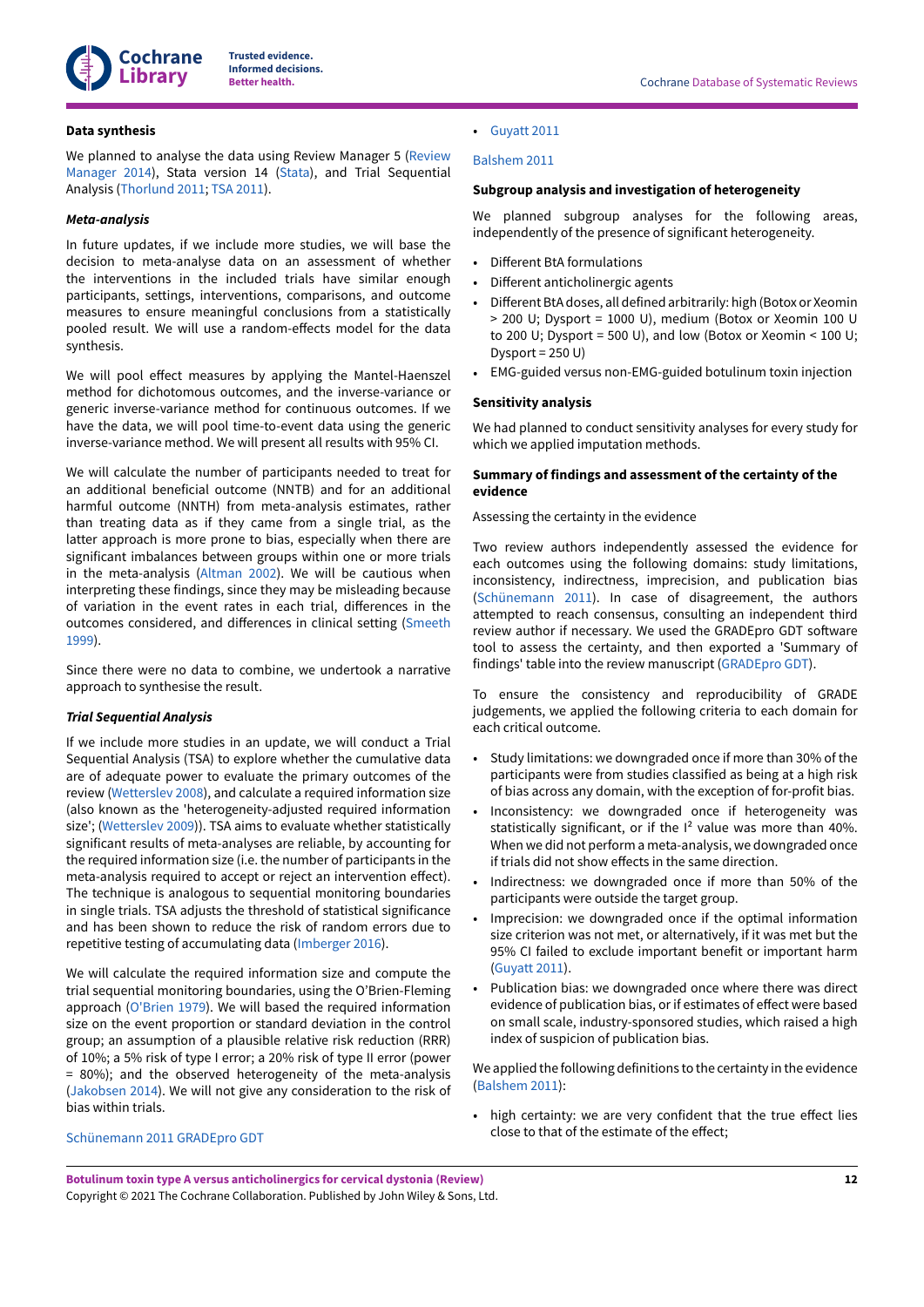

- moderate certainty: we are moderately confident in the effect estimate; the true effect is likely to be close to the estimate of the effect, but there is a possibility that it is substantially different;
- low certainty: our confidence in the effect estimate is limited; the true effect may be substantially different from the estimate of the effect:
- very low certainty: we have very little confidence in the effect estimate; the true effect is likely to be substantially different from the estimate of effect.

#### 'Summary of findings' table

We included a 'Summary of findings' table to present the main findings of this review in a simple tabular format, based on the results and the GRADE analysis. Version 3 was used for ease of interpretation ([Carrasco-Labra](#page-18-14) 2016).

# <span id="page-14-0"></span>**R E S U L T S**

#### **Description of studies**

We did not identify any new studies in this update.

Overall, we included a single parallel-designed study, comparing BtA (Dysport) with trihexyphenidyl, with a total of 66 participants with cervical dystonia.

See also [Characteristics](#page-22-1) of included studies.

#### **Results of the search**

See [Figure](#page-10-0) 1, flow diagram of study selection.

We last ran the updated electronic search in July 2020. The search returned 1294 records (459 through CENTRAL; 313 though MEDLINE; 522 through Embase), resulting in 895 records after removing all duplicates. After title and abstract screening, we retrieved two articles for full-text screening, and only one was eligible for both the qualitative and quantitative syntheses [\(Brans](#page-18-15) [1996](#page-18-15)). This study was already included in the original review.

We did not retrieve any unpublished trials.

#### **Included studies**

We listed the included study in the '[Characteristics](#page-22-1) of included [studies](#page-22-1)' table.

The included study enrolled a total of 66 adult participants, with a mean age of 50.65 years, 40 of whom were female (60%).It was

performed in four centres in the Netherlands. The mean duration of cervical dystonia was 9.4 years. The overall disorder impairment at baseline was moderate, with a mean score of 15.9 on the Toronto Western Spasmodic Torticollis Rating Scale (TWSTRS, *range 0 - 85, higher is worse*) disability subscale (*range 0 - 30, higher is worse*), and 14.7 on the Tsui scale (*range 1 - 25, higher is worse*). The trial excluded people who had been previously exposed to Bt. All forms of idiopathic cervical dystonia were eligible, as long as they were not multifocal, generalised, or secondary. The number of dropouts was small (one in each arm (3%)).

#### *Study design and interventions*

The included trial had two arms. In the BtA arm, participants received intramuscular BtA at week zero and week eight, plus placebo tablets. In the trihexyphenidyl arm, participants received intramuscular placebo at week zero and week eight, and 2 mg trihexyphenidyl tablets.

In both groups, tablets were taken daily, starting with half a tablet per day, and increasing by one-half every three days, up to the maximum tolerated or maximum allowed dose (three tablets, four times a day).

All injections were given with EMG guidance. The volume injected was left to the discretion of the investigator (mean BtA dose in the BtA arm: 292 U at week zero; 262 U at week eight). In one centre, five participants received half the planned BtA dose due to an error in dilution.

The trial lasted for 12 weeks. Efficacy was evaluate using a modified intent-to-treat (ITT) analysis, which included all participants who received treatment.

#### **Excluded studies**

We listed the excluded study, together with reasons for its exclusion, in the '[Characteristics](#page-24-2) of excluded studies' table.

We excluded one publication for being a duplicate (post-hoc subgroup analysis of [Brans](#page-18-16) 1998).

#### **Risk of bias in included studies**

See [Characteristics](#page-22-1) of included studies, 'Risk of bias' table.

See [Figure](#page-15-0) 2 for the 'Risk of bias' summary graphs. We based these assessments on the information available in the primary report data.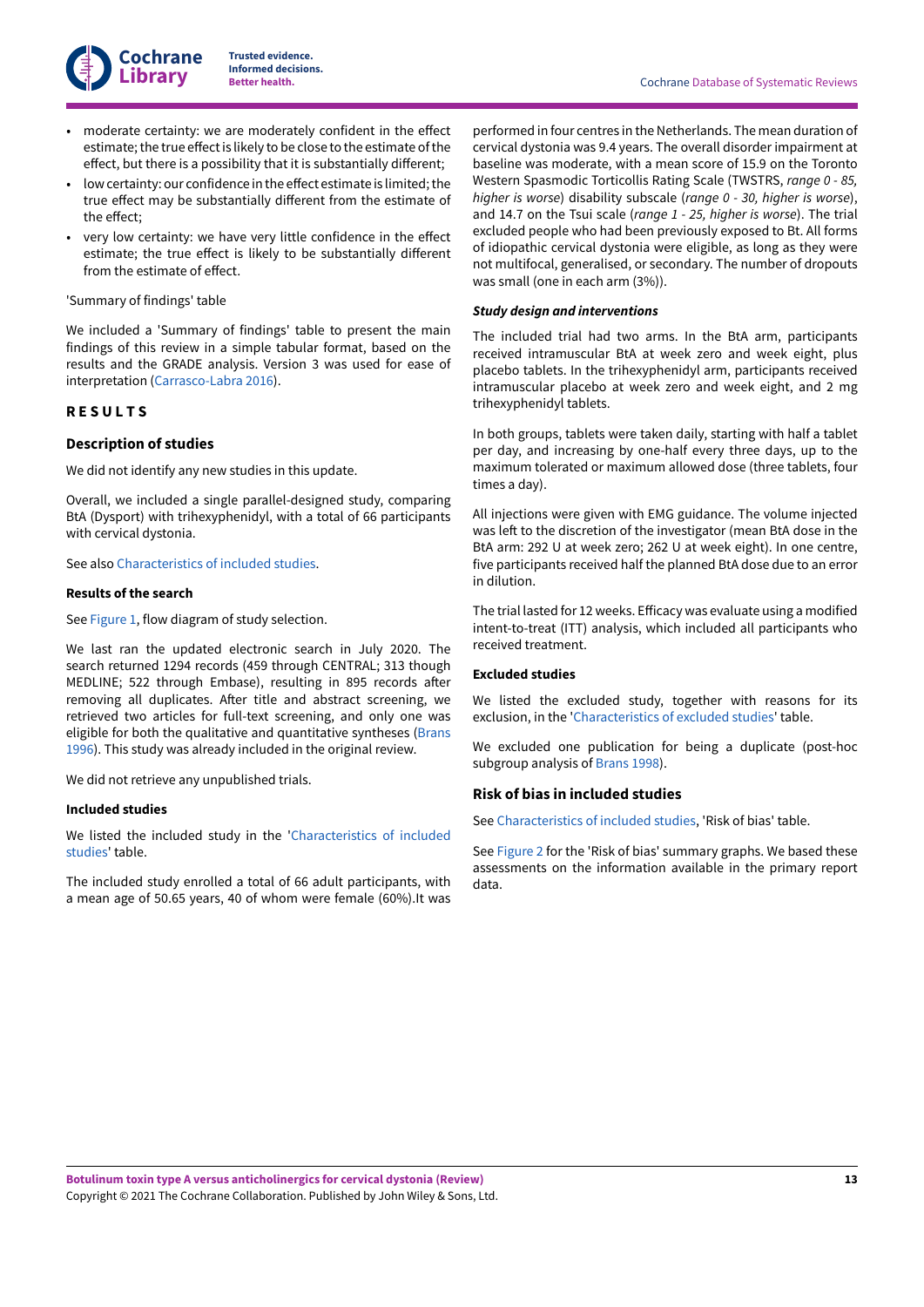

<span id="page-15-0"></span>Figure 2. 'Risk of bias' summary: review authors' judgements about each 'Risk of bias' item for each included study

# **Allocation**

The process of random sequence generation was clearly described in the study (low risk), but the allocation concealment was not described (unclear risk).

#### **Blinding**

We judged the blinding of participants and personnel involved in the trail to be at low risk, as the trial was double-blind and double-dummy, and the assessments were performed by a single independent and blinded investigator not involved in the treatment

**Botulinum toxin type A versus anticholinergics for cervical dystonia (Review)** Copyright © 2021 The Cochrane Collaboration. Published by John Wiley & Sons, Ltd.

of the participants. However the higher frequency of adverse events in the trihexyphenidyl arm could have confounded the blinding and possibly contributed to performance bias. As so, we rated this item as unclear risk.

# **Incomplete outcome data**

The reasons for missing data were summarised in the study report; we rated the study to be at low risk of bias for incomplete outcome data.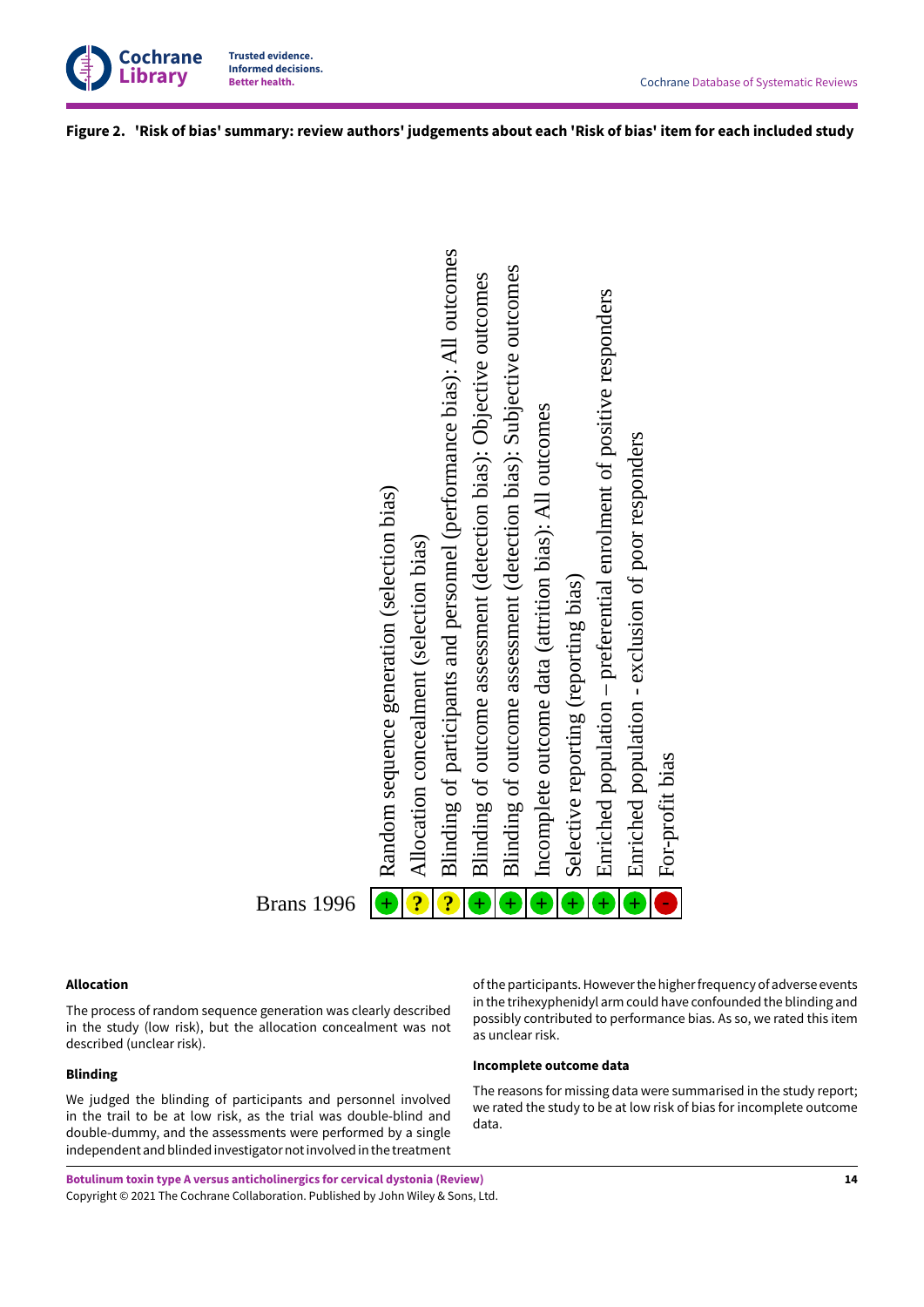

# **Selective reporting**

We considered the study to be at low risk for reporting bias.

#### **Other potential sources of bias**

#### *Enriched population*

Only Bt-naive participants were eligible for the included trial, and the inclusion criteria do not seem to exclude less responsive forms of cervical dystonia. We rated this domain at low risk of bias.

# *For-profit bias*

The study declared funding and supply of study interventions from industry sources, so we rated it at high risk of bias for funding and potential conflicts of interest.

#### *Publication bias*

We intended to use funnel plots to explore publication bias. However, due to only one study being available, we did not conduct this analysis [\(Sterne](#page-21-18) 2011).

# **Effects of interventions**

See: **Summary of findings 1** [Botulinum](#page-4-1) toxin type A compared to [anticholinergics](#page-4-1) for cervical dystonia

The key results of this review can be found in Summary of findings 1.

### **Preceding data analysis**

See Dealing with [missing](#page-12-0) data.

All results were extracted from the study report [\(Brans](#page-18-15) 1996).

#### **Primary outcomes**

#### *Cervical dystonia-specific improvement*

The included study assessed the primary outcome at week 12 following an injection session atweek 0 and another atweek 8.Tarsy 1997

# <span id="page-16-0"></span>**D I S C U S S I O N**

# **Summary of main results**

This updated review included one randomised, parallel-designed trial, that enrolled 66 people with cervical dystonia, none of whom had been previously treated with botulinum toxin (Bt) for their condition.

As can be seen in the [Summary](#page-4-1) of findings 1, in comparison to trihexyphenidyl, the effect of botulinum toxin type A (BtA) for cervical dystonia remains very uncertain for cervical dystoniaassociated overall impairment, and associated pain, health-related quality of life, tolerability, and adverse events.

Treatment with trihexyphenidyl increased the risk of experiencing two specific adverse events: dry mouth and memory problems. No fatalities or serious adverse events were considered to be related to the BtA or trihexyphenidyl treatments in the trial. Data for special subpopulations, such as children or pregnant women, were not available.

We found no information on subjective improvement, a dose-response relationship with BtA, differences between BtA

formulations or different anticholinergics, the utility of EMG-guided injections, or the duration of treatment effect.

# **Overall completeness and applicability of evidence**

The included trial addressed the primary research question directly, using validated assessment tools. However, it did not report data for all outcomes. This limited the amount of data available, and consequently, the confidence in overall conclusions. The number of adverse events was high in both the BtA and anticholinergic arms, as is common in movement disorders research, a large nocebo effect which may mask safety conclusions [\(Duarte](#page-19-11) 2018; Rato [2018;](#page-20-17) Rato [2019;](#page-20-18) Silva [2017\)](#page-21-19).

The participants included in the trial were not fully representative of the overall population of people with cervical dystonia. By selecting Bt-naive participants, we were unable to draw conclusions concerning all people with this condition. In clinical practice, clinicians may choose from more than one anticholinergic medication. Since the trial tested a single anticholinergic only, generalisation is limited.

Finally, the sample size of the included trial was small, and many outcomes addressing clinically relevant questions were underpowered. More studies are needed to provide definitive evidence for these questions.

#### **Quality of the evidence**

See [Characteristics](#page-22-1) of included studies, 'Risk of bias' tables, 'Risk of bias' summary tables [\(Figure](#page-15-0) 2), and Summary of findings table 1.

*We considered the included trial to be at high risk for forprofit bias, unclear risk of bias for allocation concealment and blinding of personnel and participants, and low risk of bias for the other domains. Results from all outcomes were below the optimal information size, and many crossed the line of no effect. This represented a major methodological limitation that may have resulted* in a biased assessment of the intervention effect.

Taken together, there is very low certainty in the evidence that BtA improves cervical dystonia-associated impairment, healthrelated quality of life, and pain in cervical dystonia, more than trihexyphenidyl. There is very low certainty that tolerability is not different between BtA and trihexyphenidyl, based on the likelihood of participants dropping out of the trial.

#### **Potential biases in the review process**

Although we followed the methods recommended by Cochrane in order to minimise bias in the review process, certain areas do deserve attention. In particular, we did not search clinical trials registries, with the exception of the Cochrane clinical trial registry. Although this opens the current review to the potential bias of having missed trials, we consider this possibility highly unlikely, because we contacted other experts in this field, and USA and European trials in this area are well-known.

We were also unable to obtain data for all outcomes in the included trial, reducing the amount of data available for analysis.

**Botulinum toxin type A versus anticholinergics for cervical dystonia (Review)** Copyright © 2021 The Cochrane Collaboration. Published by John Wiley & Sons, Ltd.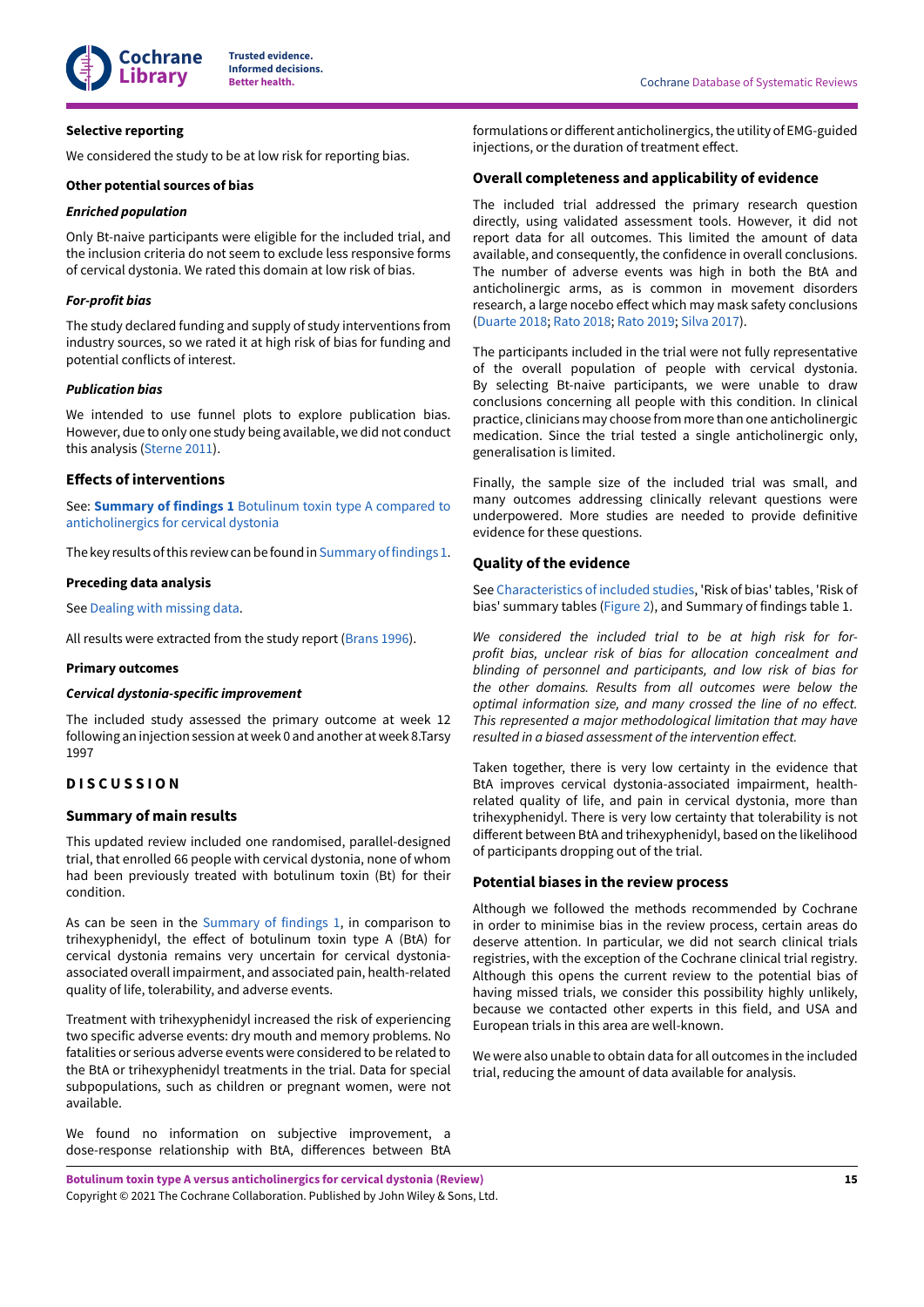# **Agreements and disagreements with other studies or reviews**

Overall, the results of this updated review are in agreement with the conclusions of earlier versions ([Costa](#page-21-0) 2005). They are also aligned with the current clinical practice guidelines ofthe American Academy of Neurology affirming that "BtA is probably more efficacious and better tolerated than trihexyphenidyl"([Simpson](#page-21-20) [2016](#page-21-20)) while the European Academy of Neurology reiterates that "No new class A or B [evidence/recommendations] are available for oral medications"([Albanese](#page-18-17) 2011).

# <span id="page-17-0"></span>**A U T H O R S ' C O N C L U S I O N S**

# **Implications for practice**

Based on very low-quality evidence, we are uncertain how the effects of botulinum toxin type A (BtA) compare with trihexyphenidyl.

We found very low-certainty evidence that BtA is more effective, better tolerated, and safer than trihexyphenidyl. People treated with BtA experienced improved disability, pain, and quality of life compared with people treated with trihexyphenidyl. Adverse events were less frequent with BtA.

We cannot draw conclusions about other anticholinergic drugs, drug-dose response, or benefits associated with the use of EMGguided injections. We cannot draw conclusions about people who are not BtA-naive, or people who have other forms of dystonia, as the trial excluded them.

# **Implications for research**

The efficacy and tolerability of BtA in cervical dystonia is well established [\(Castelão](#page-18-6) 2017; [Duarte](#page-19-10) 2016; [Marques](#page-20-10) 2016), making it difficult to determine which and how many resources should be invested in future research. The magnitude of benefit, as with other movement disorders, varies in a real-world setting [\(Duarte](#page-19-11) 2018; [Rodrigues](#page-20-19) 2019).

# [Castelão](#page-18-6) 2017 [Duarte](#page-19-10) 2016 [Marques](#page-20-10) 2016

We only had access to published research data from one trial of BtA versus anticholinergic drugs in adults with cervical dystonia. The role of anticholinergic drugs in people who do not get benefit with BtA should be further explored, and further studies are needed to establish the relative effectiveness of different anticholinergic drugs, assessing efficacy, safety, duration of effect, and quality of life across regimes.

Future research on cervical dystonia should endeavour to establish clinical effectiveness, based on both changes from baseline, and validated measures of minimal clinically important difference or change ([Brożek](#page-18-18) 2006).

It is still uncertain whether the clinical effectiveness of botulinum toxin or anticholinergic drugs decays over time, or with repeated treatment sessions of Bt, and whether a possible loss of effectiveness occurs in all clinical domains.

Finally, in conducting this systematic review, we were faced with the fact that there is no defined core outcome set in cervical dystonia research, as there are for other areas ([Tugwell](#page-21-21) 2007). To promote research in this field, and to support the clinical effectiveness of botulinum toxin, it would be relevant to define a set of core outcome measures, and include it in future research, via well-established methodology, to determine the inclusion of participant-reported outcomes [\(Macefield](#page-20-20) 2014).

Given the high degree of uncertainty in the results, mainly due to the low statistical power of the analysis, future efforts to update this review would be justified, as long as new trials are published.

# <span id="page-17-1"></span>**A C K N O W L E D G E M E N T S**

We would like to thank Ema Roque (Cochrane Movement Disorders) for her contributions to this review.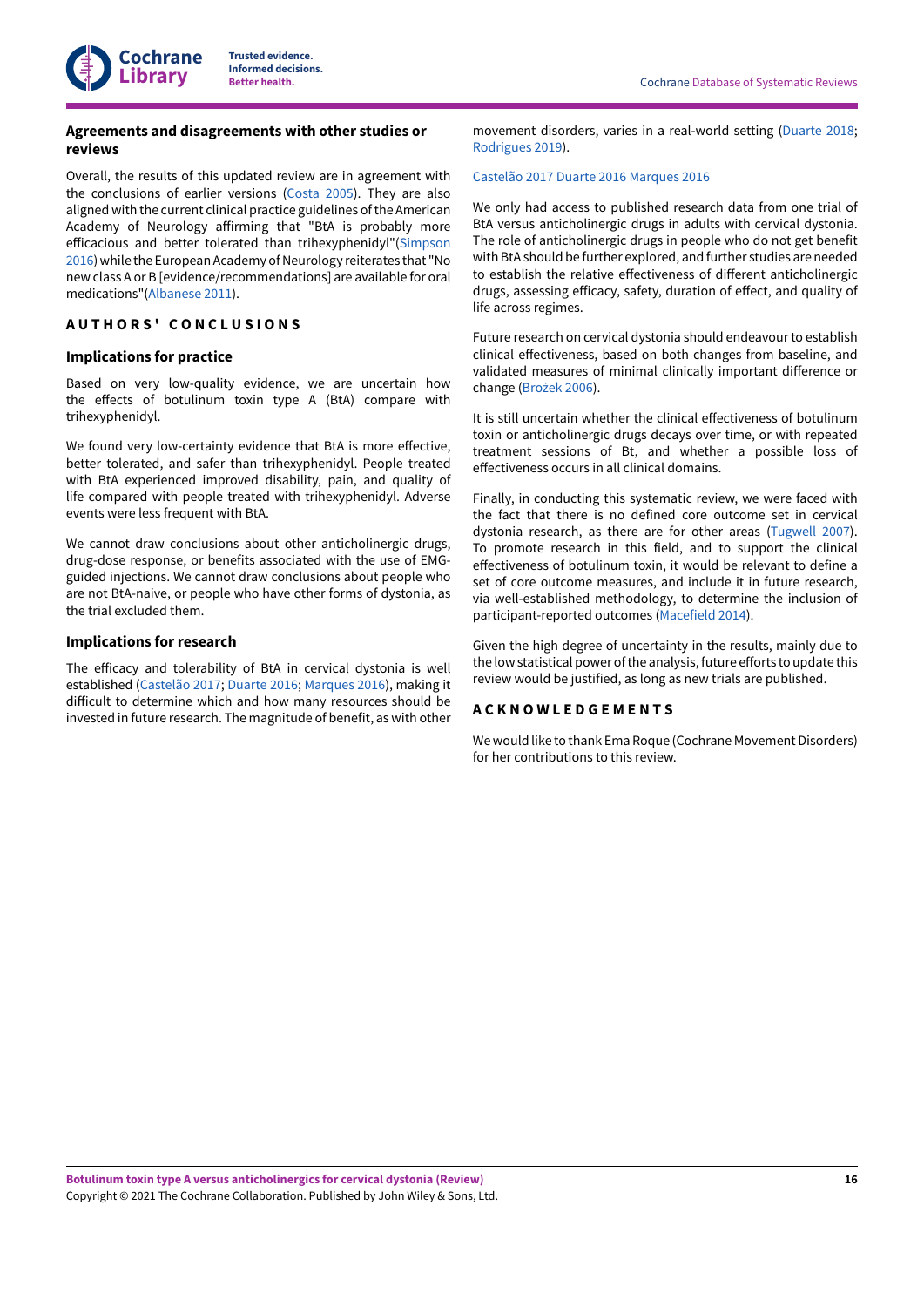

# **REFERENCES**

# <span id="page-18-0"></span>**References to studies included in this review**

<span id="page-18-15"></span>**Brans 1996** *{published data only}*

[\\*](#page-22-2)  Brans JW, Lindeboom R, Snoek JW, Zwarts MJ, van Weerden TW, Brunt ER, et al. Botulinum toxin versus trihexyphenidyl in cervical dystonia: a prospective, randomized, double-blind controlled trial. *Neurology* 1996;**46**(4):1066-72.

# **References to studies excluded from this review**

#### <span id="page-18-16"></span>**Brans 1998** *{published data only}*

Brans JW, Aramideh M, Koelman JHTM, Lindeboom R, Speelman JD, Ongerboer de Visser BW. Electromyography before and after botulinum toxin versus trihexyphenidyl in cervical dystonia. *Movement Disorders* 1998;**13**(Suppl 2):1. [DOI: [10.1212/wnl.51.3.815](https://doi.org/10.1212%2Fwnl.51.3.815)]

Brans JW, Aramideh M, Koelman JHTM, Lindeboom R, Speelman JD, Ongerboer de Visser BW. Electromyography in cervical dystonia: changes after botulinum and trihexyphenidyl. *Neurology* 1998;**51**(3):815-9. [DOI: [10.1212/wnl.51.3.815](https://doi.org/10.1212%2Fwnl.51.3.815)]

# **Additional references**

#### <span id="page-18-9"></span>**Abrams 2005**

Abrams KR, Gillies CL, Lambert PC. Meta-analysis of heterogeneously reported trials assessing change from baseline. *Statistics in Medicine* 2005;**24**:3823-44.

#### <span id="page-18-17"></span>**Albanese 2011**

Albanese A, Asmus F, Bhatia KP, Elia AE, Elibol B, Filippini G, et al. EFNS guidelines on diagnosis and treatment of primary dystonias. *European Journal of Neurology* 2011;**18**:5-18.

#### <span id="page-18-1"></span>**Albanese 2013**

Albanese A, Bhatia K, Bressman SB, Delong MR, Fahn S, Fung VS, et al. Phenomenology and classification of dystonia: a consensus update. *Movement Disorders* 2013;**28**(7):863-73.

#### <span id="page-18-12"></span>**Altman 2002**

Altman DG, Deeks JJ. Meta-analysis, Simpson's paradox, and the number needed to treat. *BMC Medical Research Methodology* 2002;**2**:3.

#### <span id="page-18-4"></span>**Balint 2015**

Balint B, Bhatia KP. Isolated and combined dystonia syndromes – an update on new genes and their phenotypes. *European Journal of Neurology* 2015;**22**(4):610-7.

#### <span id="page-18-13"></span>**Balshem 2011**

Balshem H, Helfand M, Schünemann HJ, Oxman AD, Kunz R, Brozek J, et al. GRADE guidelines: 3. Rating the quality of evidence. *Journal of Clinical Epidemiology* 2011;**64**(4):401-6.

#### <span id="page-18-18"></span>**Brożek 2006**

Brożek JL, Guyatt GH, Schünemann HJ. How a well-grounded minimal important difference can enhance transparency of labelling claims and improve interpretation of a patient

reported outcome measure. *Health and Quality of Life Outcomes* 2006;**4**:69.

#### <span id="page-18-10"></span>**Carpenter 2013**

Carpenter J, Kenward M. Multiple Imputation and its Application. Chichester: Wiley, 2013.

#### <span id="page-18-14"></span>**Carrasco-Labra 2016**

Carrasco-Labra Alonso, Brignardello-Petersen Romina, Santesso Nancy, Neumann Ignacio, Mustafa Reem A, Mbuagbaw Lawrence, Etxeandia Ikobaltzeta Itziar, De Stio Catherine, McCullagh Lauren J, Alonso-Coello Pablo, Meerpohl Joerg J, Vandvik Per Olav, Brozek Jan L, Akl Elie A, Bossuyt Patrick, Churchill Rachel, Glenton Claire, Rosenbaum Sarah, Tugwell Peter, Welch Vivian, Garner Paul, Guyatt Gordon, Schünemann Holger J. Improving GRADE evidence tables part 1: a randomized trial shows improved understanding of content in summary of findings tables with a new format. *Journal of Clinical Epidemiology* 2016;**74**:7-18.

#### <span id="page-18-6"></span>**Castelão 2017**

Castelão M, Marques RE, Duarte GS, Rodrigues FB, Ferreira J, Sampaio C, et al. Botulinum toxin type A therapy for cervical dystonia. *Cochrane Database of Systematic Reviews* 2017, Issue 12. Art. No: CD003633. [DOI: [10.1002/14651858.CD003633.pub3\]](https://doi.org/10.1002%2F14651858.CD003633.pub3) [CD003633]

# <span id="page-18-3"></span>**Chan 1991**

Chan J, Brin MF, Fanh S. Idiopathic cervical dystonia: clinical characteristics. *Movement Disorders* 1991;**6**:119-26.

#### <span id="page-18-8"></span>**Cohen 1988**

Cohen J. Statistical Power Analysis in the Behavioral Sciences. 2nd edition. Hillsdale (NJ): Lawrence Erlbaum Associates, Inc., 1988.

# <span id="page-18-7"></span>**Consky 1994**

Consky ES, Lang AE. Clinical Assessments of Patients with Cervical Dystonia. Jankovic J, Hallett M edition. Therapy with Botulinum Toxin. New York, NY: Marcel Dekker, Inc, 1994.

#### <span id="page-18-11"></span>**Deeks 2011**

Deeks JJ, Higgins JPT, Altman DG, editor(s). Chapter 9: Analysing data and undertaking meta-analyses. In: Higgins JPT, Green S, editor(s). Cochrane Handbook for Systematic Reviews of Interventions Version 5.1.0 (updated March 2011). The Cochrane Collaboration, 2011. Available from www.training.cochrane.org/handbooks.

#### <span id="page-18-2"></span>**Defazio 2013**

Defazio G, Jankovic J, Giel JL, Papapetropoulos S. Descriptive epidemiology of cervical dystonia. *Tremor and Other Hyperkinetic Movements* 2013;**3**:tre-03-193-4374-2.

#### <span id="page-18-5"></span>**de Paiva 1999**

de Paiva A, Meunier FA, Molgó J, Aoki KR, Dolly JO. Functional repair of motor endplates after botulinum neurotoxin type A poisoning: biphasic switch of synaptic activity between nerve sprouts and their parent terminals. *Proceedings of the*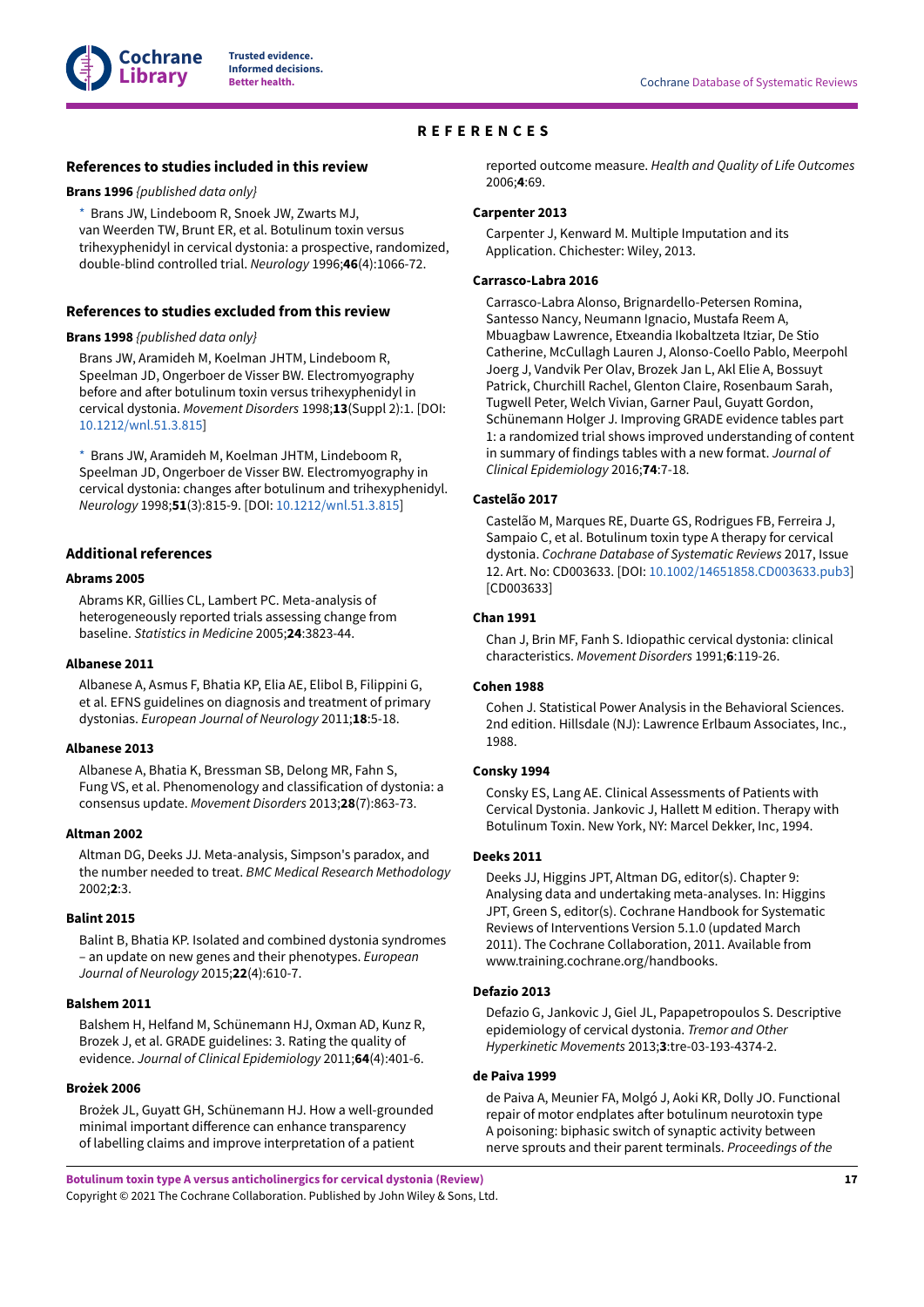

*National Academy of Sciences of the United States of America* 1999;**96**:3200–5.

#### <span id="page-19-10"></span>**Duarte 2016**

Duarte GS, Castelão M, Rodrigues FB, Marques RE, Ferreira J, Sampaio C, et al. Botulinum toxin type A versus botulinum toxin type B for cervical dystonia. *Cochrane Database of Systematic Reviews* 2016, Issue 10. Art. No: CD004314. [DOI: [10.1002/14651858.CD004314.pub3](https://doi.org/10.1002%2F14651858.CD004314.pub3)]

# <span id="page-19-11"></span>**Duarte 2018**

Duarte GD, Rodrigues FB, Ferreira JJ, Costa J. Adverse events with botulinum toxin treatment in cervical dystonia: How much should we blame placebo? *Parkinsonism & Related Disorders* 2018;**56**:16-9. [DOI: [10.1016/j.parkreldis.2018.06.017](https://doi.org/10.1016%2Fj.parkreldis.2018.06.017)]

#### <span id="page-19-8"></span>**Duarte 2020**

Duarte GS, Rodrigues FB, Castelão M, Marques RE, Ferreira J, Sampaio C, Moore AP, Costa J. Botulinum toxin type A therapy for hemifacial spasm. *Cochrane Database of Systematic Reviews* 2020, Issue 11. Art. No: CD004899. [DOI: [10.1002/14651858.CD004899.pub3](https://doi.org/10.1002%2F14651858.CD004899.pub3)]

# <span id="page-19-9"></span>**Duarte 2020a**

Duarte GS, Rodrigues FB, Marques RE, Castelão M, Ferreira J, Sampaio C, Moore AP, Costa J. Botulinum toxin type A therapy for blepharospasm. *Cochrane Database of Systematic Reviews* 2020, Issue 11. Art. No: CD004900. [DOI: [10.1002/14651858.CD004900.pub3](https://doi.org/10.1002%2F14651858.CD004900.pub3)]

#### <span id="page-19-4"></span>**Duchen 1971**

Duchen LW. An electron microscopic study of the changes induced by botulinum toxin in the motor end-plates of slow and fast skeletal muscle fibres of the mouse. *Journal of Neurological Sciences* 1971;**14**:47-60.

#### <span id="page-19-0"></span>**ESDE 2000**

ESDE 2000. The Epidemiological Study of Dystonia in Europe (ESDE) Collaborative Group. *Journal of Neurology* 2000;**247**:787-92.

#### <span id="page-19-6"></span>**Fahn 1983**

Fahn S. High dosage anticholinergic therapy in dystonia. *Neurology* 1983;**33**(10):1255.

# <span id="page-19-5"></span>**Fahn 1987**

Fahn S. Systemic therapy of dystonia. *Canadian Journal of Neurological Sciences / Journal Canadien des Sciences Neurologiques* 1987;**14**(S3):528-32.

#### <span id="page-19-7"></span>**Filippi 1993**

Filippi GM, Errico P, Santarelli R, Bagolini B, Manni E. Botulinum A toxin effects on rat jaw muscle spindles. Acta Oto*laryngologica* 1993;**113**:400–4.

### <span id="page-19-16"></span>**Follmann 1992**

Follmann D, Elliott P, Suh I, Cutler J. Variance imputation for overviews of clinical trials with continuous response. *Journal of Clinical Epidemiology* 1992;**45**:769-73.

#### <span id="page-19-1"></span>**Foltz 1959**

Foltz EL, Knopp LM, Ward AA. Experimental spasmodic torticollis. *Journal of Neurosurgery* 1959;**16**:55-72.

#### <span id="page-19-3"></span>**Frevert 2010**

Frevert J, Dressler D. Complexing proteins in botulinum toxin type A drugs: a help or a hindrance? *Biologics: Targets & Therapy* 2010;**4**:325-32.

# <span id="page-19-17"></span>**Furukawa 2006**

Furukawa TA, Barbui C, Cipriani A, Brambilla P, Watanabe N. Imputing missing standard deviations in meta-analyses can provide accurate results. *Journal of Clinical Epidemiology* 2006;**59**(1):7-10.

# <span id="page-19-19"></span>**GRADEpro GDT [Computer program]**

McMaster University (developed by Evidence Prime) GRADEpro GDT. Version assessed 3 January 2017. Hamilton (ON): McMaster University (developed by Evidence Prime), 2020. Available at gradepro.org.

#### <span id="page-19-20"></span>**Guyatt 2011**

Guyatt GH, Oxman AD, Kunz R, Brozek J, Alonso-Coello P, Rind D, et al. GRADE guidelines 6. Rating the quality of evidence – imprecision. *Journal of Clinical Epidemiology* 2011;**64**(12):1283-93.

# <span id="page-19-2"></span>**Hallett 1998**

Hallett M. The neurophysiology of dystonia. *Archives of Neurology* 1998;**55**(5):601-3.

#### <span id="page-19-13"></span>**Hedges 1985**

Hedges LV, Olkin I. Statistical Methods for Meta-Analysis. San Diego, California: Academic Press, Inc, 1985.

#### <span id="page-19-18"></span>**Higgins 2003**

Higgins JPT, Thompson SG, Deeks JJ, Altman DG. Measuring inconsistency in meta-analyses. *BMJ* 2003;**327**(7414):557-60.

#### <span id="page-19-12"></span>**Higgins 2011a**

Higgins JPT, Altman DG, Sterne JAC, editor(s). Chapter 8: Assessing risk of bias in included studies. In: Higgins JPT, Green S, editor(s). Cochrane Handbook for Systematic Reviews of Interventions Version 5.1.0 (updated March 2011). The Cochrane Collaboration, 2011. Available from www.training.cochrane.org/ handbooks.

# <span id="page-19-14"></span>**Higgins 2011b**

Higgins JPT, Deeks JJ, Altman DG, editor(s). Chapter 16: Special topics in statistics. In: Higgins JPT, Green S, editor(s), Cochrane Handbook for Systematic Reviews of Interventions Version 5.1.0 (updated March 2011). The Cochrane Collaboration, 2011. Available from www.training.cochrane.org/handbooks.

#### <span id="page-19-15"></span>**Higgins 2011c**

Higgins JPT, and Deeks JJ, editor(s). Chapter 7: Selecting studies and collecting data. In: Higgins JPT, Green S, editor(s), Cochrane Handbook for Systematic Reviews of Interventions Version 5.1.0 (updated March 2011). The Cochrane Collaboration, 2011. Available from www.training.cochrane.org/handbooks.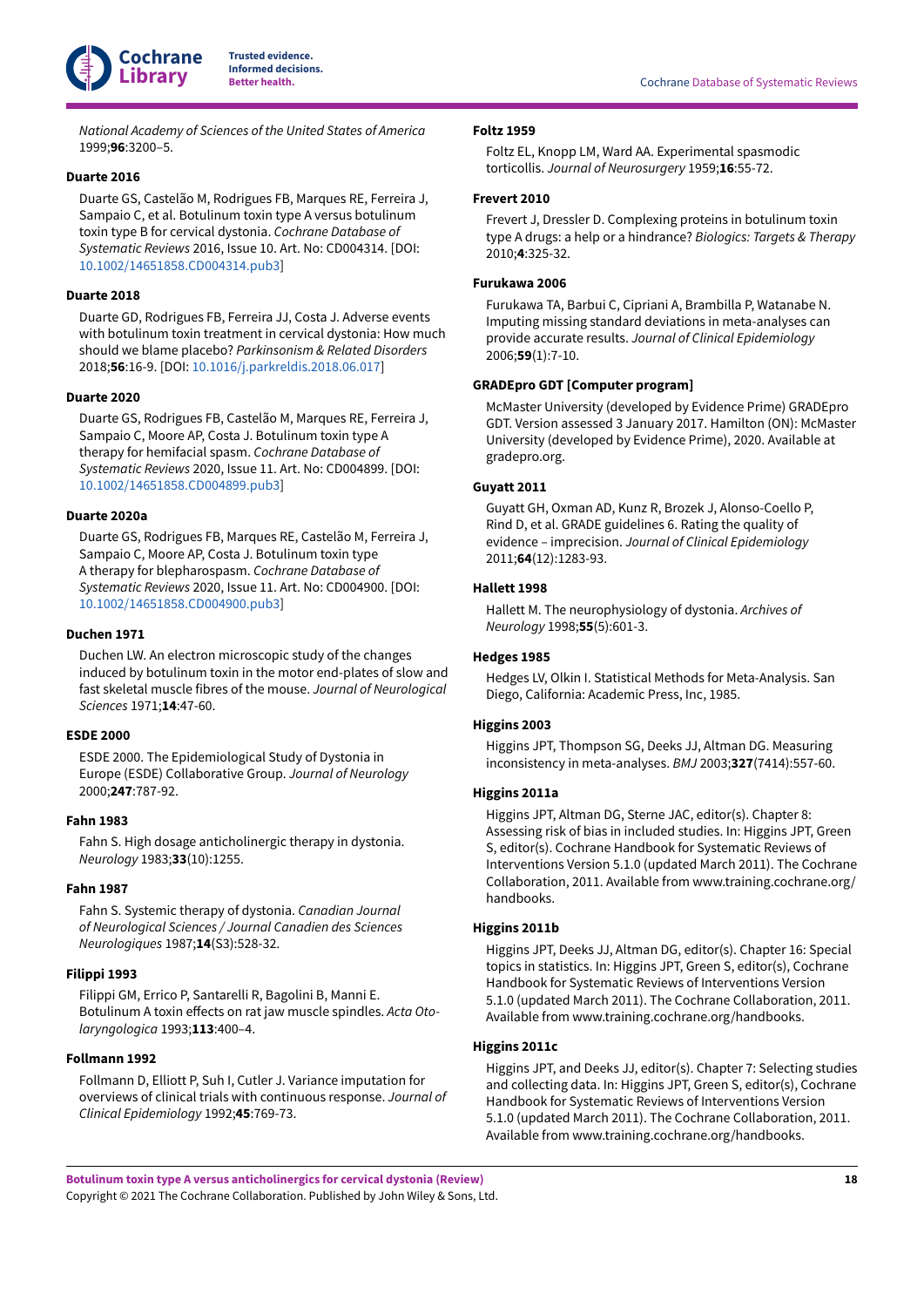

#### <span id="page-20-6"></span>**Hilal-Dandan 2013**

Hilal-Dandan R, Brunton L. Goodman & Gilman's Manual of Pharmacology and Therapeutics. New York: McGraw Hill Professional, 2013.

#### <span id="page-20-3"></span>**Holland 1981**

Holland RL, Brown MC. Nerve growth in botulinum toxin poisoned muscles. *Neuroscience* 1981;**6**:1167–79.

#### <span id="page-20-14"></span>**Imberger 2016**

Imberger G, Thorlund K, Gluud C, Wetterslev J. False-positive findings in Cochrane meta-analyses with and without application of Trial Sequential Analysis: an empirical review. *BMJ Open* 2016;**6**(8):e011890.

#### <span id="page-20-1"></span>**Jahnanshahi 1990**

Jahnanshahi M, Marion M-H, Marsden CD. Natural history of adult-onset idiopathic torticollis. *Archives of Neurology* 1990;**47**:548-52.

# <span id="page-20-16"></span>**Jakobsen 2014**

Jakobsen JC, Wetterslev J, Winkel P, Lange T, Gluud C. Thresholds for statistical and clinical significance in systematic reviews with meta-analytic methods. *BMC Medical Research Methodology* 2014;**14**(1):120.

# <span id="page-20-0"></span>**Jancovic 2007**

Jankovic J, Tsui J, Bergeron C. Prevalence of cervical dystonia and spasmodic torticollis in the United States general population. *Parkinsonism & Related Disorders* 2007;**13**(7):411–6.

#### <span id="page-20-5"></span>**Jankovic 2004**

Jankovic J. Botulinum toxin in clinical practice. *Journal of Neurology, Neurosurgery, and Psychiatry* 2004;**75**(7):951-7.

#### <span id="page-20-4"></span>**Juzans 1996**

Juzans P, Comella J, Molgo J, Faille L, Angaut-Petit D. Nerve terminal sprouting in botulinum type A treated mouse levator auris longus muscle. *Neuromuscular Disorders: NMD* 1996;**6**(3):177-85.

#### <span id="page-20-11"></span>**Liberati 2009**

Liberati A, Altman DG, Tetzlaff J, Mulrow C, Gøtzsche PC, Ioannidis JP, et al. The PRISMA statement for reporting systematic reviews and meta-analyses of studies that evaluate health care interventions: explanation and elaboration. *PLoS Medicine* 2009;**6**:e1000100.

#### <span id="page-20-21"></span>**Lundh 2017**

Lundh A, Lexchin J, Mintzes B, Schroll JB, Bero L. Industry sponsorship and research outcome. *Cochrane Database of Systematic Reviews* 2017, Issue 2. Art. No: MR000033. [DOI: [10.1002/14651858.MR000033.pub3](https://doi.org/10.1002%2F14651858.MR000033.pub3)]

# <span id="page-20-20"></span>**Macefield 2014**

Macefield RC, Jacobs M, Korfage IJ, Nicklin J, Whistance RN, Brookes ST, et al. Developing core outcomes sets: methods for identifying and including patient-reported outcomes (PROs). *Trials* 2014;**15**:49.

#### <span id="page-20-10"></span>**Marques 2016**

Marques RE, Duarte GS, Rodrigues FB, Castelão M, Ferreira J, Sampaio C, et al. Botulinum toxin type B for cervical dystonia. *Cochrane Database of Systematic Reviews* 2016, Issue 5. Art. No: CD004315. [DOI: [10.1002/14651858.CD004315.pub3\]](https://doi.org/10.1002%2F14651858.CD004315.pub3) [PMID: 27176573]

# <span id="page-20-7"></span>**Matak 2015**

Matak I, Lackovi Z. Botulinum neurotoxin type A: actions beyond SNAP-25? *Toxicology* 2015;**335**:79-84.

#### <span id="page-20-15"></span>**O'Brien 1979**

O'Brien PC, Fleming TR. A multiple testing procedure for clinical trials. *Biometrics* 1979;**35**:549-56.

#### <span id="page-20-2"></span>**Pellizzari 1999**

Pellizzari R, Rossetto O, Schiavo G, Montecucco C. Tetanus and botulinum neurotoxins: mechanism of action and therapeutic uses. *Philosophical Transactions of the Royal Society of London. Series B, Biological Sciences* 1999;**354**:259–68.

#### <span id="page-20-13"></span>**Peters 2006**

Peters JL, Sutton AJ, Jones DR, Abrams KR, Rushton L. Comparison of two methods to detect publication bias in metaanalysis. *JAMA* 2006;**295**(6):676-80.

# <span id="page-20-17"></span>**Rato 2018**

Rato ML, Duarte GS, Mestre T, de Carvalho M, Ferreira JJ. Strong nocebo effect in amyotrophic lateral sclerosis trials might mask conclusions. *Lancet Neurology* 2018;**17**(10):842. [DOI: [10.1016/](https://doi.org/10.1016%2FS1474-4422%2818%2930310-7) [S1474-4422\(18\)30310-7\]](https://doi.org/10.1016%2FS1474-4422%2818%2930310-7)

#### <span id="page-20-18"></span>**Rato 2019**

Rato ML, Duarte GS, Ferreira AN, Alves M, Mainoli B, Teodoro T, et al. Nocebo response in Parkinson's disease: a systematic review and meta-analysis. *Parkinsonism & Related Disorders* 2019;**65:13-9**:13-9. [DOI: [10.1016/j.parkreldis.2019.04.015](https://doi.org/10.1016%2Fj.parkreldis.2019.04.015)]

#### <span id="page-20-12"></span>**Review Manager 2014 [Computer program]**

Nordic Centre, The Cochrane Collaboration Review Manager 5 (RevMan 5). Version 5.3. Copenhagen: Nordic Centre, The Cochrane Collaboration, 2014.

#### <span id="page-20-19"></span>**Rodrigues 2019**

Rodrigues FB, Duarte GS, Prescott D, Ferreira J, Costa J. Deep brain stimulation for dystonia. *Cochrane Database of Systematic Reviews* 2019, Issue 1. Art. No: CD012405. [DOI: [10.1002/14651858.CD012405.pub2\]](https://doi.org/10.1002%2F14651858.CD012405.pub2)

#### <span id="page-20-9"></span>**Rodrigues 2020**

Rodrigues FB, Duarte GS, Marques RE, Castelão M, Ferreira J, Sampaio C, Moore AP, Costa J. Botulinum toxin type A therapy for cervical dystonia. *Cochrane Database of Systematic Reviews* 2020, Issue 11. Art. No: CD003633. [DOI: [10.1002/14651858.CD003633.pub4\]](https://doi.org/10.1002%2F14651858.CD003633.pub4)

#### <span id="page-20-8"></span>**Rosales 1996**

Rosales RL, Arimura K, Takenaka S, Osame M. Extrafusal and intrafusal muscle effects in experimental botulinum toxin A injection. *Muscle & Nerve* 1996;**19**:488–96.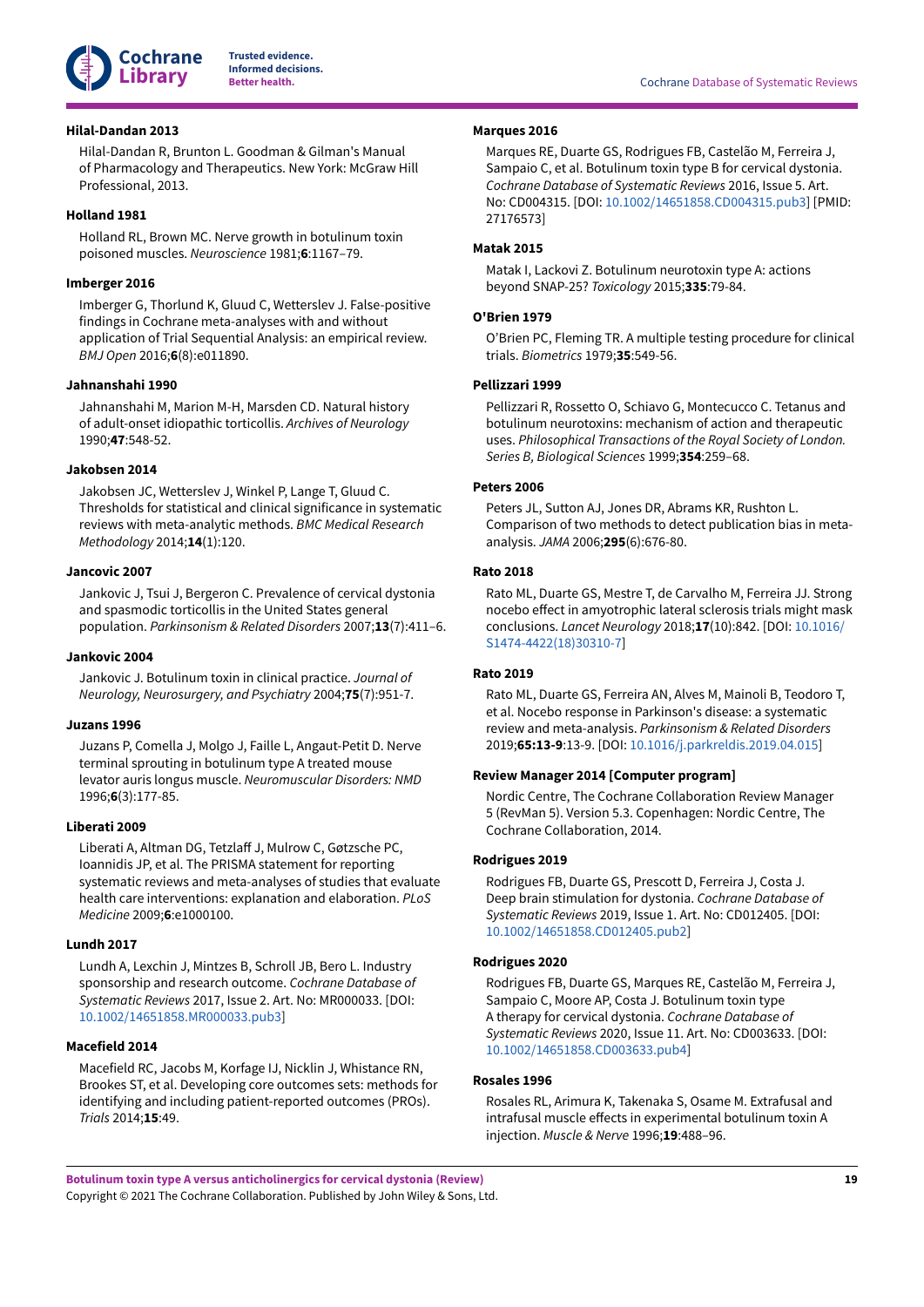

#### <span id="page-21-7"></span>**Rosales 2010**

Rosales RL, Dressler D. On muscle spindles, dystonia and botulinum toxin. *European Journal of Neurology* 2010;**17**:71–80.

#### <span id="page-21-9"></span>**Rubin 1991**

Rubin DB, Schenker N. Multiple imputation in health-care databases: an overview and some applications. *Statistics in Medicine* 1991;**10**:585–98.

# <span id="page-21-17"></span>**Schünemann 2011**

Schünemann HJ, Oxman AD, Higgins JPT, Vist GE, Glasziou P, Guyatt GH. Chapter 11: Presenting results and 'Summary of findings' tables. In: Higgins JPT, Green S, editor(s), Cochrane Handbook for Systematic Reviews of Interventions Version 5.1.0 (updated March 2011). The Cochrane Collaboration, 2011. Available from www.training.cochrane.org/handbooks.

#### <span id="page-21-19"></span>**Silva 2017**

Silva MA, Duarte GS, Camara R, Rodrigues FB, Fernandes RM, Abreu D, et al. Placebo and nocebo responses in restless legs syndrome: a systematic review and meta-analysis. *Neurology* 2017;**88**(23):2216-24. [DOI: [10.1212/WNL.0000000000004004\]](https://doi.org/10.1212%2FWNL.0000000000004004)

#### <span id="page-21-4"></span>**Simpson 2004**

Simpson LL. Identification of the major steps in botulinum toxin action. *Annual Review of Pharmacology and Toxicology* 2004;**44**:167-93.

# <span id="page-21-20"></span>**Simpson 2016**

Simpson DM, Hallett M, Ashman EJ, Comella CL, Green MW, Gronseth GS, et al. Practice guideline update summary: botulinum neurotoxin for the treatment of blepharospasm, cervical dystonia, adult spasticity, and headache: report of the Guideline Development Subcommittee of the American Academy of Neurology. *Neurology* 2016;**10**:1818-26.

#### <span id="page-21-14"></span>**Smeeth 1999**

Smeeth L, Haines A, Ebrahim S. Numbers needed to treat derived from meta-analysis – sometimes informative, usually misleading. *BMJ* 1999;**318**(7197):1548-51.

#### <span id="page-21-11"></span>**Stata [Computer program]**

Stata. Version 14. College Station, TX, USA: StataCorp, 2015. Available at www.stata.com.

### <span id="page-21-1"></span>**Steeves 2012**

Steeves TD, Day L, Dykeman J, Jette N, Pringsheim T. The prevalence of primary dystonia: A systematic review and metaanalysis. *Movement Disorders* 2012 Dec;**27**(14):1789-96.

#### <span id="page-21-10"></span>**Sterne 2001**

Sterne JA, Egger M. Funnel plots for detecting bias in metaanalysis: guidelines on choice of axis. *Journal of Clinical Epidemiology* 2001;**54**(10):1046-55.

# <span id="page-21-18"></span>**Sterne 2011**

Sterne JAC, Egger M, Moher D, editor(s). Chapter 10: Addressing reporting biases. In: Higgins JPT, Green S, editor(s). Cochrane Handbook for Systematic Reviews of Intervention. Version 5.1.0 (updated March 2011). The Cochrane Collaboration, 2011. Available from www.training.cochrane.org/handbooks.

#### <span id="page-21-2"></span>**Tarsy 2006**

Tarsy D, Simon DK. Dystonia. *New England Journal of Medicine* 2006;**355**:818-29.

#### <span id="page-21-6"></span>**Taylor 1991**

Taylor AE, Lang AE, Saint-Cyr JA, Riley DE, Ranawaya R. Cognitive processes in idiopathic dystonia treated with highdose anticholinergic therapy: implications for treatment strategies. *Clinical Neuropharmacology* 1991;**14**(1):62-77.

# <span id="page-21-12"></span>**Thorlund 2011**

Thorlund K, Engstrøm J, Wetterslev J, Brok J, Imberger G, Gluud C. User manual for Trial Sequential Analysis (TSA). ctu.dk/ tsa/files/tsa ̇manual.pdf 2011.

#### <span id="page-21-13"></span>**TSA 2011 [Computer program]**

Copenhagen Trial Unit Trial Sequential Analysis. Version 0.9 Beta. Version accessed 3 January 2017. Copenhagen: Copenhagen Trial Unit, 2011. Available at www.ctu.dk/tsa/ downloads.aspx.

#### <span id="page-21-21"></span>**Tugwell 2007**

Tugwell P, Boers M, Brooks P, Simon L, Strand V, Idzerda L. OMERACT: an international initiative to improve outcome measurement in rheumatology. *Trials* 2007;**8**:38.

# <span id="page-21-5"></span>**Walker 2014**

Walker TJ, Dayan SH. Comparison and overview of currently available neurotoxins. *Journal of Clinical and Aesthetic Dermatology* 2014;**7**(2):31-9.

# <span id="page-21-15"></span>**Wetterslev 2008**

Wetterslev J, Thorlund K, Brok J, Gluud C. Trial Sequential Analysis may establish when firm evidence is reached in cumulative meta-analysis. *Journal of Clinical Epidemiology* 2008;**61**:64-75.

# <span id="page-21-16"></span>**Wetterslev 2009**

Wetterslev J, Thorlund K, Brok J, Gluud C. Estimating required information size by quantifying diversity in random-effects model meta-analyses. *BMC Medical Research Methodology* 2009;**9**:86.

#### <span id="page-21-8"></span>**Wiebe 2006**

Wiebe N, Vandermeer B, Platt RW, Klassen TP, Moher D, Barrowman NJ. A systematic review identifies a lack of standardization in methods for handling missing variance data. *Journal of Clinical Epidemiology* 2006;**59**(4):342-53.

#### <span id="page-21-3"></span>**Zoons 2012**

Zoons E, Dijkgraaf MGW, Dijk JM, vVan Schaik IN, Tijssen MA. Botulinum toxin as treatment for focal dystonia: a systematic review of the pharmaco-therapeutic and pharmaco-economic value. *Neurology* 2012;**259**(12):2519–26.

#### **References to other published versions of this review**

#### <span id="page-21-0"></span>**Costa 2005**

Costa J, Espírito-Santo CC, Borges AA, Moore P, Ferreira J, Coelho MM, et al. Botulinum toxin type A versus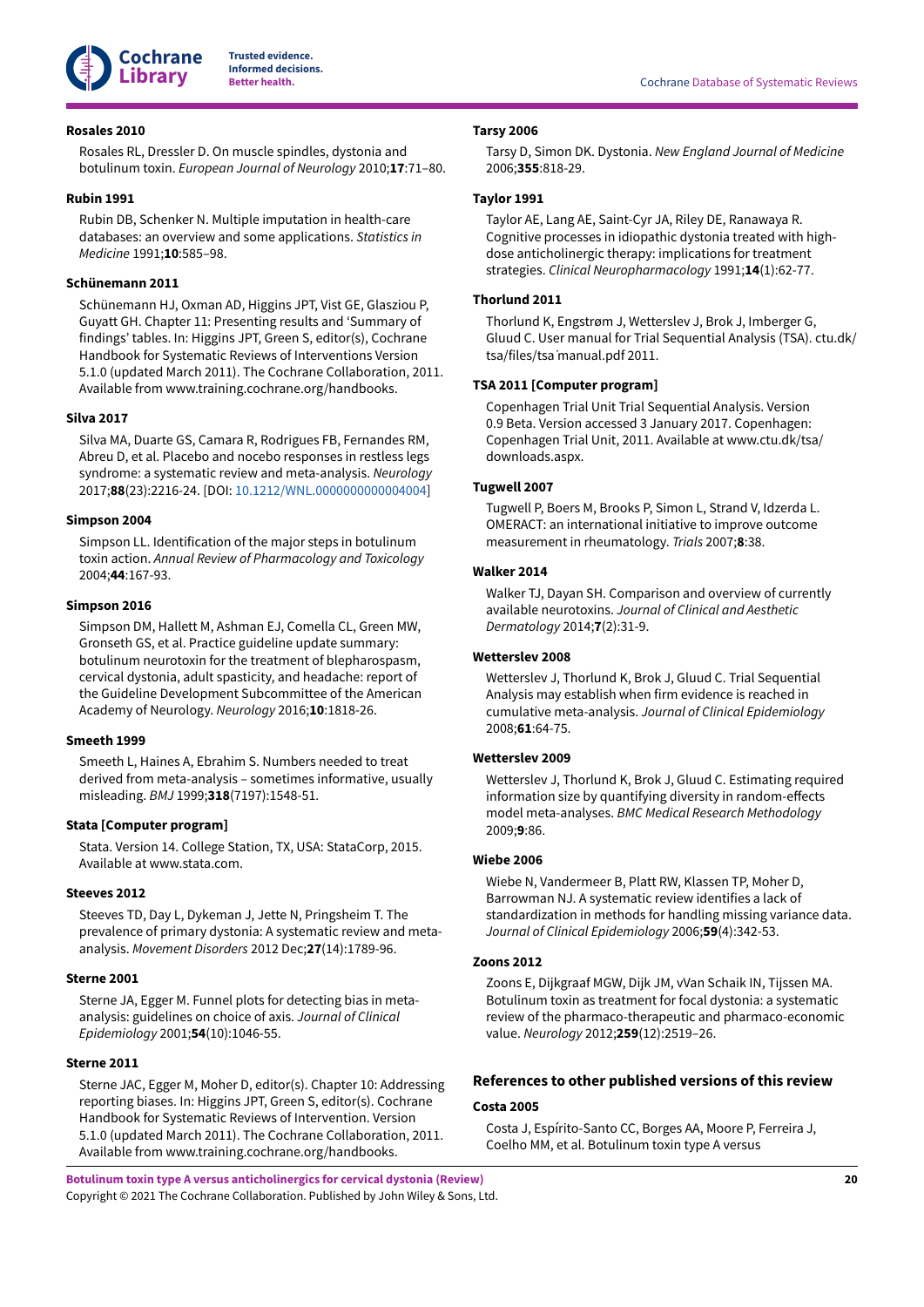

anticholinergics for cervical dystonia. *Cochrane Database of Systematic Reviews* 2005, Issue 1. Art. No: CD004312. [DOI: [10.1002/14651858.CD004312.pub2](https://doi.org/10.1002%2F14651858.CD004312.pub2)]

**Better health.** Cochrane Database of Systematic Reviews

<span id="page-22-2"></span>\* Indicates the major publication for the study

# <span id="page-22-0"></span>**C H A R A C T E R I S T I C S O F S T U D I E S**

# <span id="page-22-1"></span>**Characteristics of included studies** *[ordered by study ID]*

| <b>Study characteristics</b> |                                                                                                                                                                                                                                                   |
|------------------------------|---------------------------------------------------------------------------------------------------------------------------------------------------------------------------------------------------------------------------------------------------|
| Methods                      | Randomised, double-blind, parallel design                                                                                                                                                                                                         |
|                              | <b>Randomisation:</b> minimization with a computer software                                                                                                                                                                                       |
|                              | <b>Setting:</b> multicentre (4 centres in the Netherlands)                                                                                                                                                                                        |
|                              | <b>Duration: 12 weeks</b>                                                                                                                                                                                                                         |
| Participants                 | 66 participants enrolled (BtA group = 33; trihexyphenidyl group = 33)                                                                                                                                                                             |
|                              | % Female: BtA: 48%; trihexyphenidyl: 73%                                                                                                                                                                                                          |
|                              | Mean age, range: BtA: 50.1 years; trihexyphenidyl: 51.2 years                                                                                                                                                                                     |
|                              | Mean CD duration: BtA: 9.1 years; trihexyphenidyl: 8.6 years                                                                                                                                                                                      |
|                              | Mean CD severity (SD) for TWSTRS total: BtA: 15.9 (5.4); trihexyphenidyl: 15.8 (5.2)                                                                                                                                                              |
|                              | <b>Inclusion criteria:</b>                                                                                                                                                                                                                        |
|                              | • 21 to 75 years of age<br>• idiopathic CD                                                                                                                                                                                                        |
|                              | <b>Exclusion criteria:</b>                                                                                                                                                                                                                        |
|                              | pregnancy<br>multifocal or generalized dystonia<br>neurological diseases, coagulation disorder, or secondary dystonia<br>duration of illness less than 1 year<br>previous treatment with BtA                                                      |
|                              | If participants were already receiving trihexyphenidyl prior to the study, this drug was tapered off dur-<br>ing 4 weeks before study entry. Other medications for focal dystonia, such as benzodiazepines, were<br>not changed during the study. |
| Interventions                | BtA arm: Dysport (abobotulinumtoxinA); 20 U diluted in 0.1 mL of saline + 2 mg placebo tablets                                                                                                                                                    |
|                              | <b>Trihexyphenidyl arm:</b> 2 mg trihexyphenidyl tablets + saline injection                                                                                                                                                                       |
|                              | <b>Study drug preparation:</b> vials and providers not mentioned                                                                                                                                                                                  |
|                              | Muscles injected: the number of injection sites per muscle was determined at the discretion of the in-<br>vestigator                                                                                                                              |
|                              | <b>EMG guidance: all participants</b>                                                                                                                                                                                                             |
|                              | BtA or injection dose per participant: the volume injected was determined at the discretion of the in-<br>vestigator                                                                                                                              |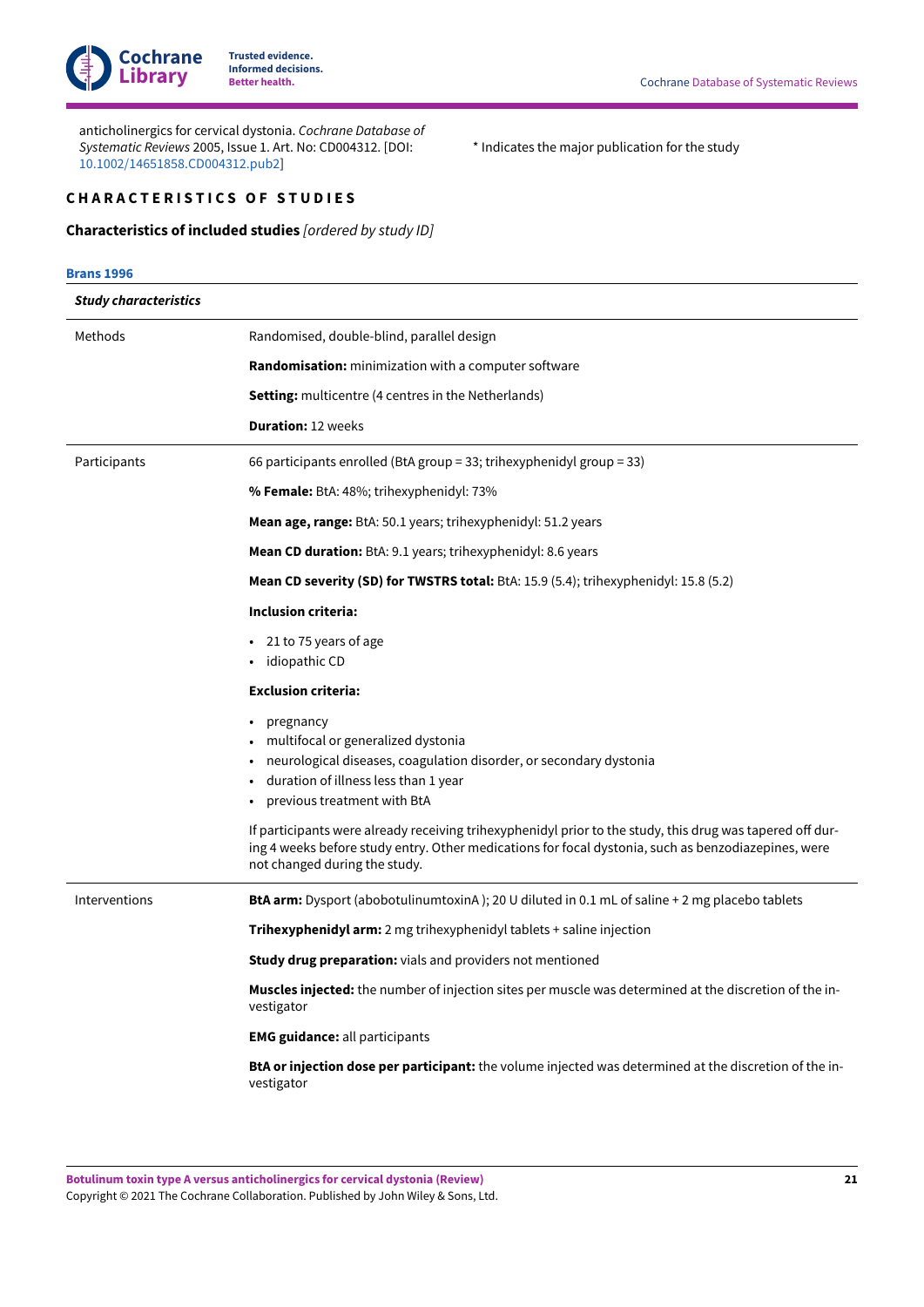

# **[Brans](#page-18-15) 1996**  *(Continued)*

**Trihexyphenidyl or placebo tablet dose per participant:** started at half a tablet per day, which was increased by one half every 3 days up to the maximum tolerated dose or the maximum allowed dose (3 tablets, 4 times a day).

| Outcomes                                                                                                                               | <b>Primary outcomes:</b><br>TWSTRS disability subscale (range 0 to 33) at week 12<br>$\bullet$ |  |  |                                                                                                                                |  |
|----------------------------------------------------------------------------------------------------------------------------------------|------------------------------------------------------------------------------------------------|--|--|--------------------------------------------------------------------------------------------------------------------------------|--|
|                                                                                                                                        |                                                                                                |  |  |                                                                                                                                |  |
|                                                                                                                                        | <b>Secondary outcomes:</b>                                                                     |  |  |                                                                                                                                |  |
|                                                                                                                                        | • Improvement (3-point change) on the TWSTRS disability subscale at week 12                    |  |  |                                                                                                                                |  |
|                                                                                                                                        | • Tsui Scale (range 0 to 25) at week 12                                                        |  |  |                                                                                                                                |  |
| Improvement (3-point change) on the Tsui Scale at week 12<br>$\bullet$<br>TWSTRS pain subscale (range 0 to 20) at week 12<br>$\bullet$ |                                                                                                |  |  |                                                                                                                                |  |
|                                                                                                                                        |                                                                                                |  |  | General Health Perception Subscale of the MOS Quality of Life Scale (Dutch version;100-point scale)<br>$\bullet$<br>at week 12 |  |
|                                                                                                                                        | • Adverse events                                                                               |  |  |                                                                                                                                |  |
| <b>Notes</b>                                                                                                                           | <b>Study dropouts:</b>                                                                         |  |  |                                                                                                                                |  |
|                                                                                                                                        | BtA arm: $n = 1$ (3%)                                                                          |  |  |                                                                                                                                |  |
|                                                                                                                                        | Trihexyphenidyl arm: $n = 3 (9%)$                                                              |  |  |                                                                                                                                |  |

# *Risk of bias*

| <b>Bias</b>                                                                              | Authors' judgement | <b>Support for judgement</b>                                                                                                                                                                                                                                                                                                                                                                                                                                                                                                                                                                                                                                                                                                                                                                                                                                               |
|------------------------------------------------------------------------------------------|--------------------|----------------------------------------------------------------------------------------------------------------------------------------------------------------------------------------------------------------------------------------------------------------------------------------------------------------------------------------------------------------------------------------------------------------------------------------------------------------------------------------------------------------------------------------------------------------------------------------------------------------------------------------------------------------------------------------------------------------------------------------------------------------------------------------------------------------------------------------------------------------------------|
| Random sequence genera-<br>tion (selection bias)                                         | Low risk           | Quote: "Randomisation was accomplished with a computer program that al-<br>lowed for minimisation according to type of dystonia, degree of disability, du-<br>ration of illness and treatment center"                                                                                                                                                                                                                                                                                                                                                                                                                                                                                                                                                                                                                                                                      |
| Allocation concealment<br>(selection bias)                                               | Unclear risk       | Comment: method of concealment not specified                                                                                                                                                                                                                                                                                                                                                                                                                                                                                                                                                                                                                                                                                                                                                                                                                               |
| <b>Blinding of participants</b><br>and personnel (perfor-<br>mance bias)<br>All outcomes | Unclear risk       | Quote: "If tablets contained placebo, injection fluid consisted of BtA, and if<br>tablets contained trihexyphenidyl, the injection fluid was saline. The tablets<br>containing trihexyphenidyl or placebo were similar in appearance" and "<br>BtA was diluted () by an independent pharmacist and aspirated in 1 mL sy-<br>ringes. Placebo injections consisted of an equivalent volume of 0.9% saline"<br>Comment: There was a significantly higher number of adverse events, and spe-<br>cific adverse events in the trihexyphenidyl arm. This could have confounded<br>the blinding in the trial.                                                                                                                                                                                                                                                                      |
| Blinding of outcome as-<br>sessment (detection bias)<br>Objective outcomes               | Low risk           | Quote: "If tablets contained placebo, injection fluid consisted of BtA, and if<br>tablets contained trihexyphenidyl, the injection fluid was saline. The tablets<br>containing trihexyphenidyl or placebo were similar in appearance" and "<br>BtA was diluted () by an independent pharmacist and aspirated in 1-mL sy-<br>ringes. Placebo injections consisted of an equivalent volume of 0.9% saline"<br>and "All patients were assessed on clinical rating scales before treatment<br>(baseline) and after 12 weeks (week 12) by the same assessor (R.L.), who was<br>not involved in the treatment of the patients" and "When the trial was com-<br>pleted, the recordings were edited into random order and scored by an asses-<br>sor (J.B.), who had no knowledge of which treatment had been given and who<br>was not involved in the treatment of the patients." |
| Blinding of outcome as-<br>sessment (detection bias)<br>Subjective outcomes              | Low risk           | Quote: "If tablets contained placebo, injection fluid consisted of BtA, and if<br>tablets contained trihexyphenidyl, the injection fluid was saline. The tablets<br>containing trihexyphenidyl or placebo were similar in appearance" and "                                                                                                                                                                                                                                                                                                                                                                                                                                                                                                                                                                                                                                |

**Botulinum toxin type A versus anticholinergics for cervical dystonia (Review)**

Copyright © 2021 The Cochrane Collaboration. Published by John Wiley & Sons, Ltd.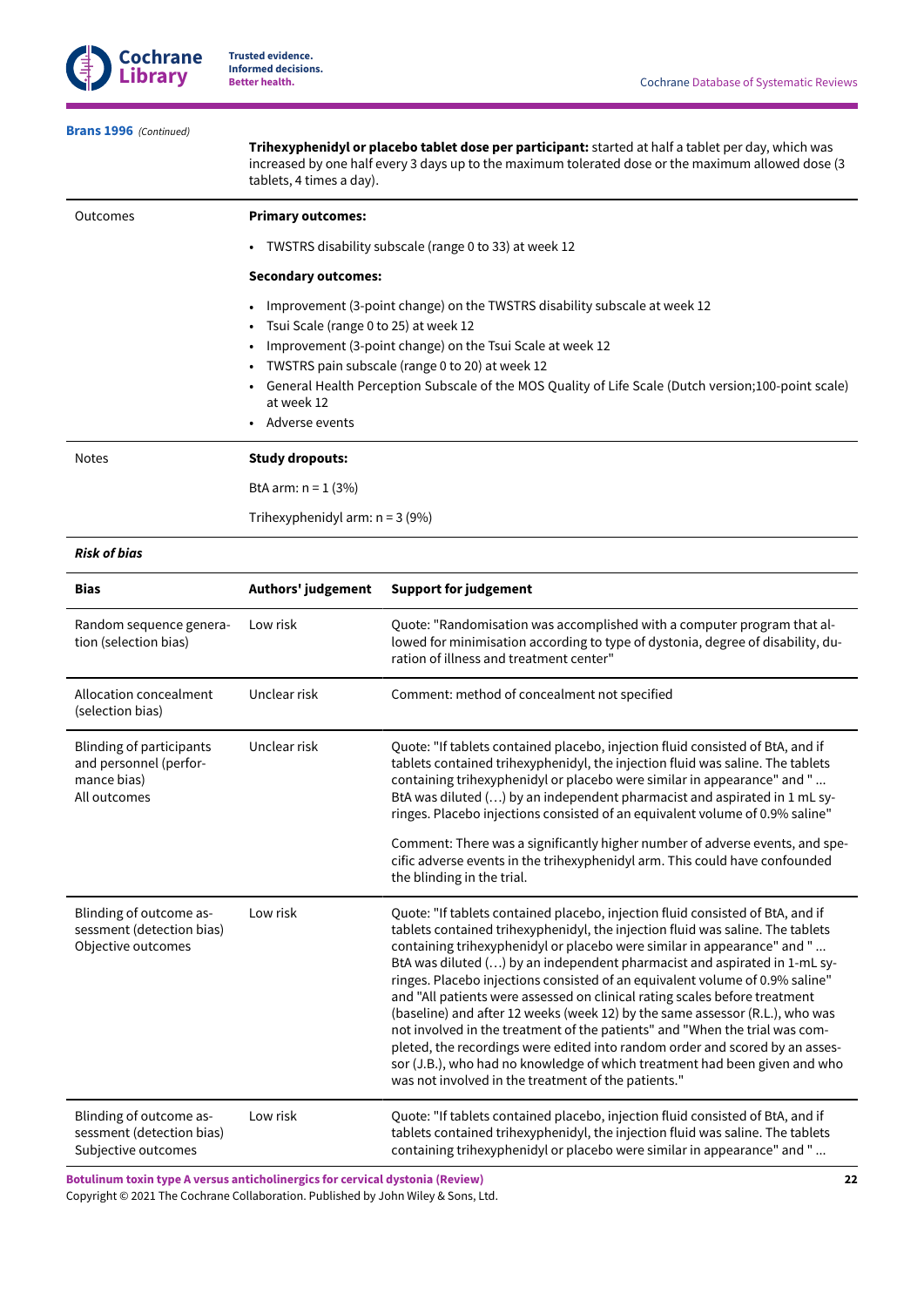

| <b>Brans 1996</b> (Continued)                                             |           |                                                                                                                                                                                                                                                                                                                                                                                                                                     |
|---------------------------------------------------------------------------|-----------|-------------------------------------------------------------------------------------------------------------------------------------------------------------------------------------------------------------------------------------------------------------------------------------------------------------------------------------------------------------------------------------------------------------------------------------|
|                                                                           |           | BtA was diluted $()$ by an independent pharmacist and aspirated in 1-mL sy-<br>ringes. Placebo injections consisted of an equivalent volume of 0.9% saline"                                                                                                                                                                                                                                                                         |
| Incomplete outcome data<br>(attrition bias)<br>All outcomes               | Low risk  | Quote: "Two patients dropped out before they received trial treatment, one in<br>each treatment group, because of the occurrence of a colon carcinoma in one<br>patient and withdrawal of cooperation in the other. The remaining 64 patients<br>completed the trial and have been included in the analysis of efficacy and safe-<br>ty."<br>Comment: reasons for missing outcome data unlikely to be related to true out-<br>come. |
| Selective reporting (re-<br>porting bias)                                 | Low risk  | Comment: the expected outcomes that are usually evaluated in intervention<br>trials for this condition were reported in this study.                                                                                                                                                                                                                                                                                                 |
| Enriched population -<br>preferential enrolment of<br>positive responders | Low risk  | Quote: "Patients were excluded if () previous treatment with BtA"                                                                                                                                                                                                                                                                                                                                                                   |
| Enriched population - ex-<br>clusion of poor responders                   | Low risk  | Comment: Not stated                                                                                                                                                                                                                                                                                                                                                                                                                 |
| For-profit bias                                                           | High risk | Quote: "Supported by Speywood Pharmaceuticals and Allergan BV"                                                                                                                                                                                                                                                                                                                                                                      |

BtA - botulinum toxin type A

TWSTRS - Toronto Western Spasmodic Torticollis Rating Scale

# <span id="page-24-2"></span>**Characteristics of excluded studies** *[ordered by study ID]*

| <b>Study</b>      | <b>Reason for exclusion</b>                                                                                       |
|-------------------|-------------------------------------------------------------------------------------------------------------------|
| <b>Brans 1998</b> | This is a post-hoc subgroup analysis of Brans 1996. They looked at EMG changes after BtA or tri-<br>hexyphenidyl. |

# <span id="page-24-0"></span>**A D D I T I O N A L T A B L E S**

# <span id="page-24-1"></span>**Table 1. Glossary of terms**

| <b>Term</b>                                            | <b>Definition</b>                                                                                                                                                                                                                                                                                             |
|--------------------------------------------------------|---------------------------------------------------------------------------------------------------------------------------------------------------------------------------------------------------------------------------------------------------------------------------------------------------------------|
| <b>Botulinum toxin type A (BtA)-</b><br>non-responsive | People who do not experience the expected benefit from treatment with botulinum toxin type A                                                                                                                                                                                                                  |
| Cervical dystonia or spas-<br>modic torticollis        | A common movement disorder in which people have abnormal movements or postures of the head<br>and neck that they cannot control. It is frequently accompanied by social embarrassment and pain.                                                                                                               |
| Chemodenervation                                       | The process by which botulinum toxin causes muscular paralysis. Although all the anatomical ele-<br>ments necessary for muscular control are intact (i.e. nerve, synapse, and muscle), there is a chemi-<br>cal process that disables the transmission of the electrical signal from the nerve to the muscle. |
| <b>Dysphagia</b>                                       | Discomfort or difficulty when swallowing.                                                                                                                                                                                                                                                                     |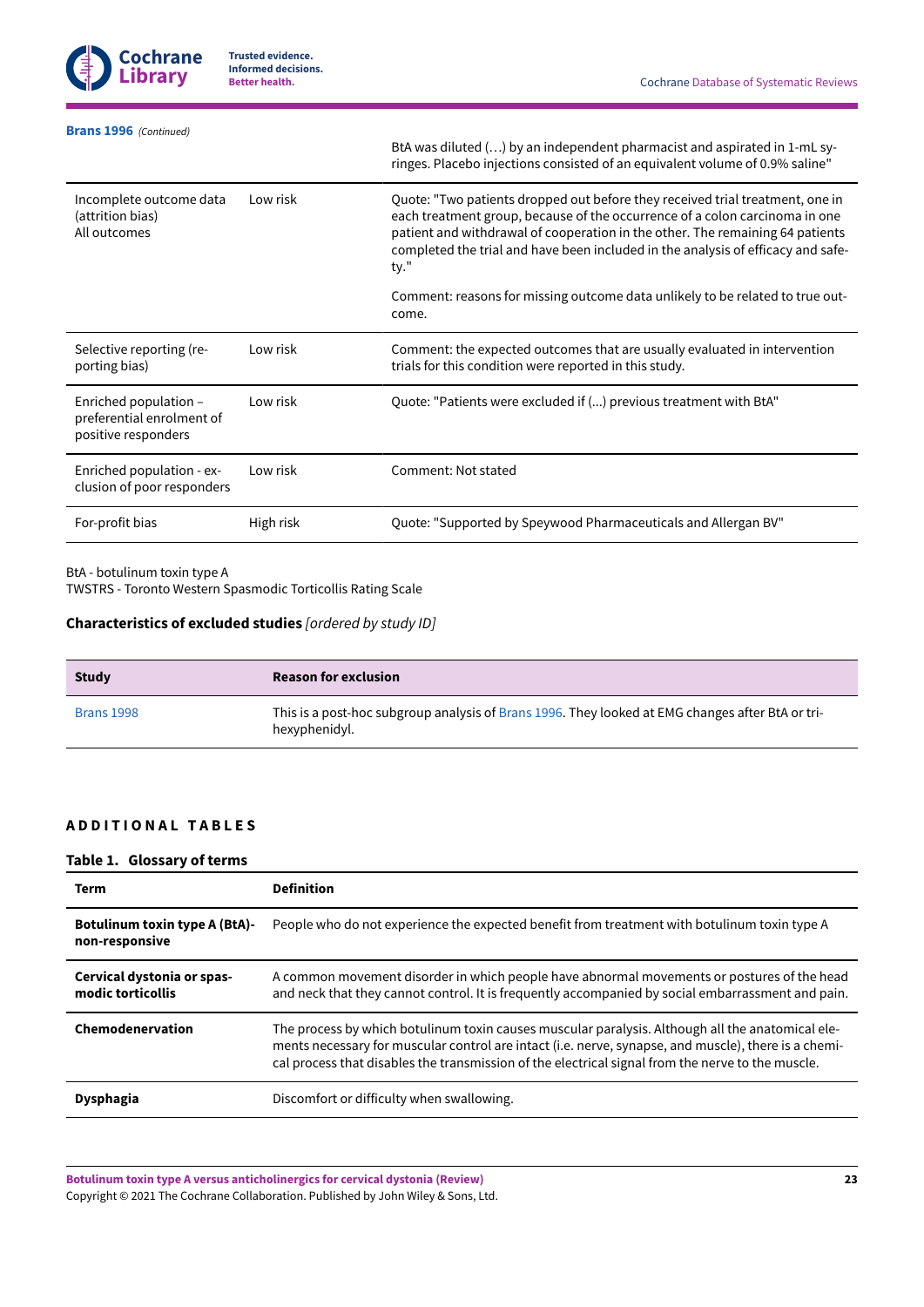# **Table 1. Glossary of terms**  *(Continued)*

| <b>Dystonia</b>         | A painful and disabling disorder, characterised by painful, involuntary posturing of the affected<br>body region(s).                       |
|-------------------------|--------------------------------------------------------------------------------------------------------------------------------------------|
| Electromyography (EMG)  | An examination that displays the electrical activity of muscles using pieces of metal attached to the<br>skin or inserted into the muscle. |
| Non-naive               | People who have been treated in the past with botulinum toxin.                                                                             |
| <b>Voluntary action</b> | Movements that people are able to control, start, and stop when they want to.                                                              |

# <span id="page-25-0"></span>**A P P E N D I C E S**

# <span id="page-25-1"></span>**Appendix 1. CENTRAL search strategy**

#1 MeSH descriptor: [Botulinum Toxins] explode all trees

- #2 Botulinum Toxins, Type A
- #3 (botul\* near/2 tox\*):ti,ab

#4 (botox or dysport or xeomin or myobloc or rimabotulinum<sup>\*</sup> or abobotuli<sup>\*</sup> or onabotulinum<sup>\*</sup> or oculinum or purtox or CNBTX or Neuronox):ti,ab

- #5 {or #1-#4}
- #6 MeSH descriptor: [Dystonic Disorders] explode all trees
- #7 MeSH descriptor: [Dystonia] explode all trees
- #8 MeSH descriptor: [Torticollis] explode all trees
- #9 MeSH descriptor: [Blepharospasm] explode all trees
- #10 MeSH descriptor: [Meige Syndrome] explode all trees
- #11 MeSH descriptor: [Hemifacial Spasm] explode all trees
- #12 (cervic\* near/2 dysto\*):ti,ab
- #13 blepharosp\*:ti,ab
- #14 (hem\* near/2 spasm\*):ti,ab
- #15 (meige and (dysto\* or syndrom\*)):ti,ab
- #16 (crani\* near/2 dysto\*):ti,ab
- #17 (foca\* near/2 dysto\*):ti,ab
- #18 (write\* and (cramp\* or dysto\*)):ti,ab
- #19 torticol\*:ti,ab
- #20 {or #6-#19}
- #21 #5 and #20
- #22 MeSH descriptor: [Animals] explode all trees
- #23 MeSH descriptor: [Humans] explode all trees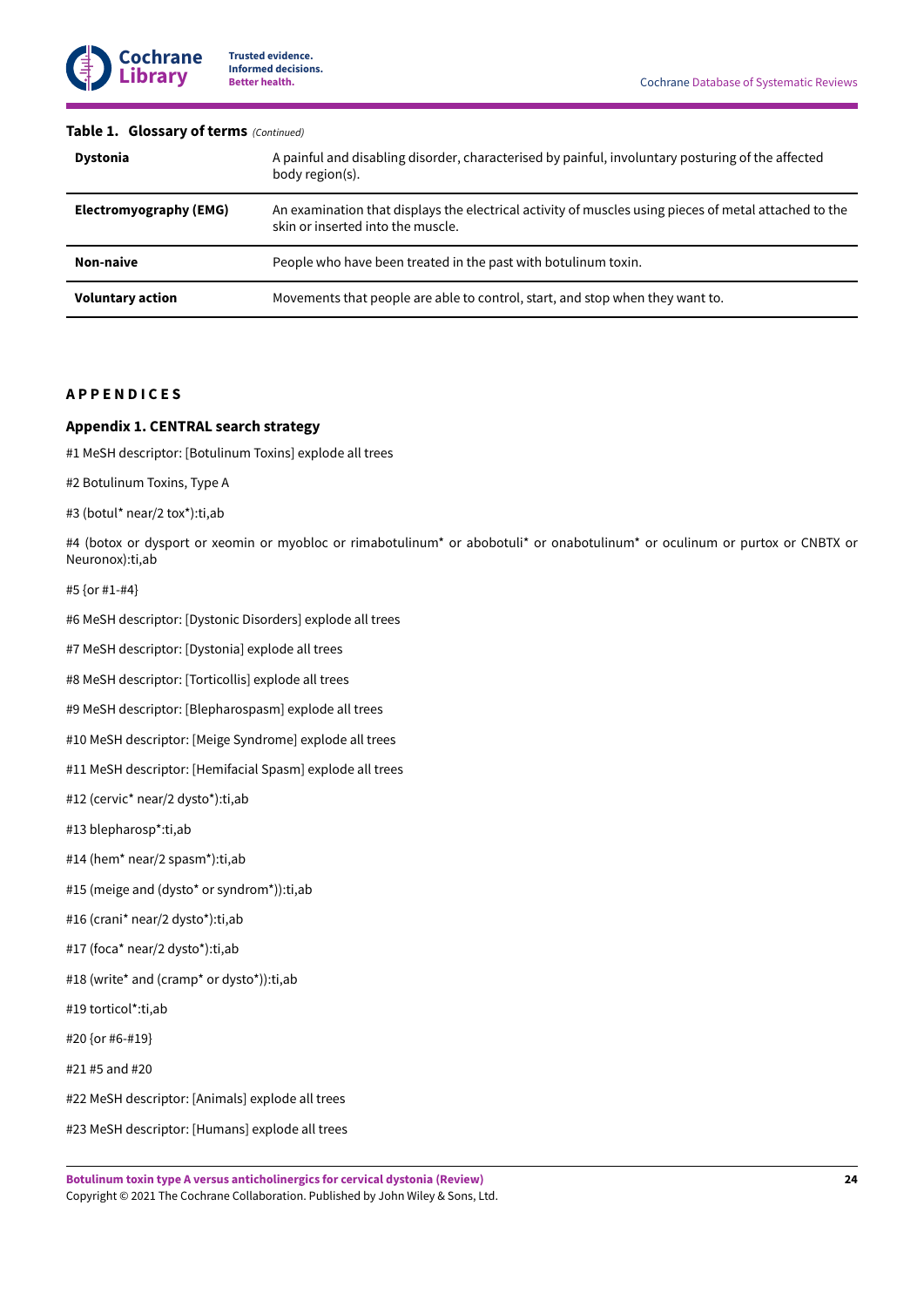

#24 #22 not #23

#25 #21 not #24 in Trials

# <span id="page-26-0"></span>**Appendix 2. MEDLINE search strategy**

#1 randomized controlled trial.pt.

- #2 controlled clinical trial.pt.
- #3 randomized.ab.

#4 placebo.ab.

#5 clinical trials as topic.sh.

#6 randomly.ab.

#7 trial.ti.

#8 1 or 2 or 3 or 4 or 5 or 6 or 7

#9 exp botulinum toxins/

- #10 exp botulinum toxins, type A/
- #11 (botul\$ adj2 tox\$).ti,ab.

#12 (botox or dysport or xeomin or myobloc or rimabotulinum\$ or abobotuli\$ or onabotulinum\$ or oculinum or purtox or CNBTX or Neuronox).ti,ab.

- #13 9 or 10 or 11 or 12
- #14 (cervic\$ adj2 dysto\$).ti,ab.
- #15 blepharosp\$.ti,ab.
- #16 (hem\$ adj2 spasm\$).ti,ab.
- #17 (meige and (dysto\$ or syndrom\$)).ti,ab.
- #18 (crani\$ adj2 dysto\$).ti,ab.
- #19 (foca\$ adj2 dysto\$).ti,ab.
- #20 (write\$ and (cramp\$ or dysto\$)).ti,ab.
- #21 torticol\$.ti,ab.
- #22 exp dystonic disorders/
- #23 exp dystonia/
- #24 exp torticollis/
- #25 exp blepharospasm/
- #26 exp meige syndrome/
- #27 exp hemifacial spasm/
- #28 14 or 15 or 16 or 17 or 18 or 19 or 20 or 21 or 22 or 23 or 24 or 25 or 26 or 27
- #29 8 and 3 and 28
- #30 exp animals/ not humans/
- #31 29 not 30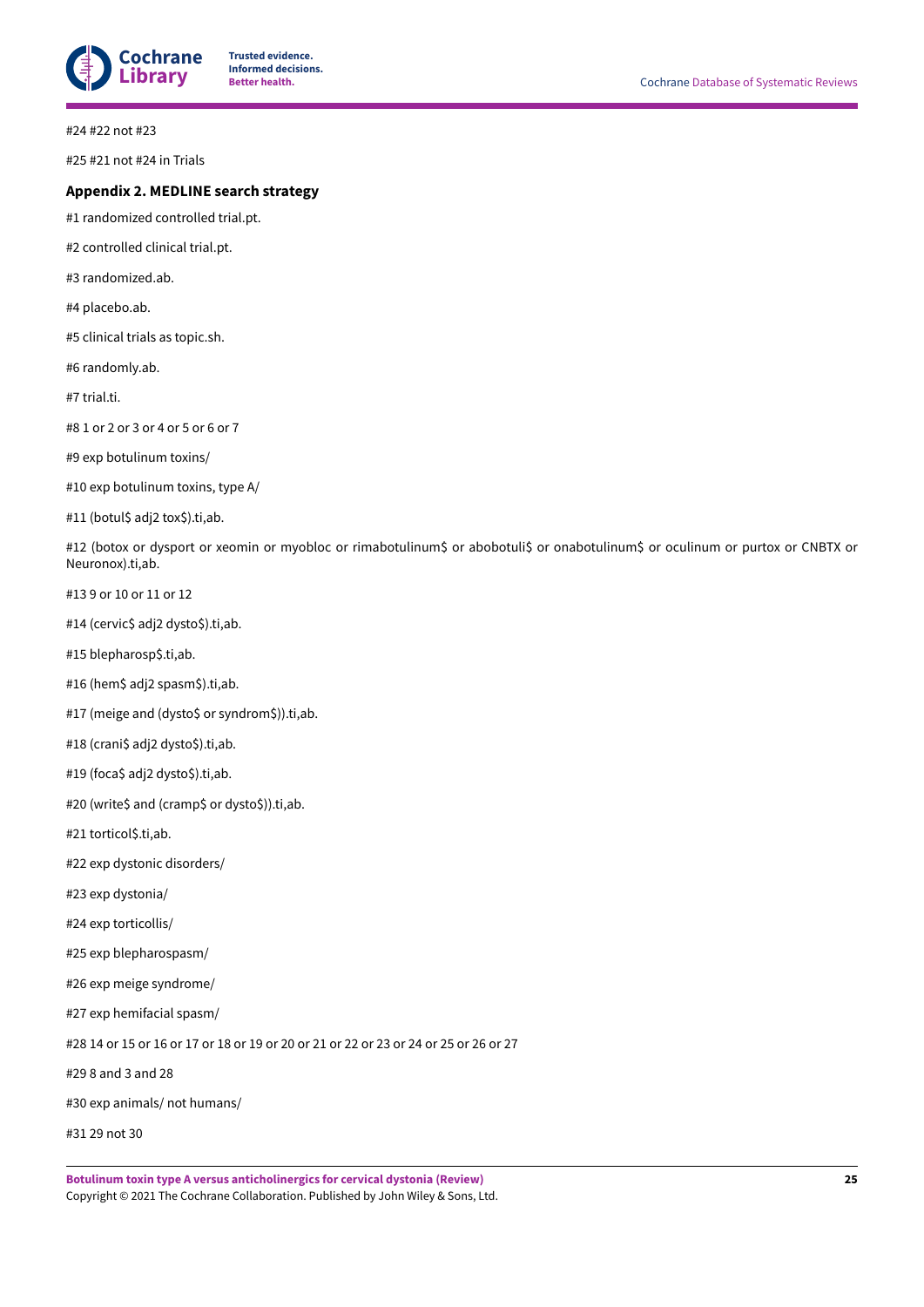

# <span id="page-27-1"></span>**Appendix 3. Embase search strategy**

- #1 random\$.tw.
- #2 clinical trial:.mp.
- #3 placebo\$.mp.
- #4 double-blind\$.tw.
- #5 1 or 2 or 3 or 4
- #6 exp Hemifacial Spasm/
- #7 exp Meige Syndrome/
- #8 exp blepharospasm/
- #9 exp torticollis/
- #10 exp Dystonia/
- #11 exp Dystonic Disorders/
- #12 (cervic\$ adj2 dysto\$).ti,ab.
- #13 blepharosp\$.ti,ab.
- #14 (hem\$ adj2 spasm\$).ti,ab.
- #15 (meige and (dysto\$ or syndrom\$)).ti,ab.
- #16 (crani\$ adj2 dysto\$).ti,ab.
- #17 (foca\$ adj2 dysto\$).ti,ab.
- #18 (write\$ and (cramp\$ or dysto\$)).ti,ab.
- #19 torticol\$.ti,ab.
- #20 5 or 6 or 7 or 8 or 9 or 10 or 11 or 12 or 13 or 14 or 15 or 16 or 17 or 18
- #21 exp Botulinum Toxins, Type A/
- #22 exp Botulinum Toxins/
- #23 (botul\$ adj2 tox\$).ti,ab.

#24 (botox or dysport or xeomin or myobloc or rimabotulinum\$ or abobotuli\$ or onabotulinum\$ or oculinum or purtox or CNBTX or Neuronox).ti,ab.

- #25 21 or 22 or 23 or 24
- #26 19 and 20 and 25
- #27 limit 26 to human

# <span id="page-27-0"></span>**W H A T ' S N E W**

| <b>Date</b>    | Event                                                     | <b>Description</b>                      |
|----------------|-----------------------------------------------------------|-----------------------------------------|
| 7 January 2021 | New citation required but conclusions<br>have not changed | New search. No new trials included      |
| 25 July 2020   | New search has been performed                             | Methods updated. No new trial included. |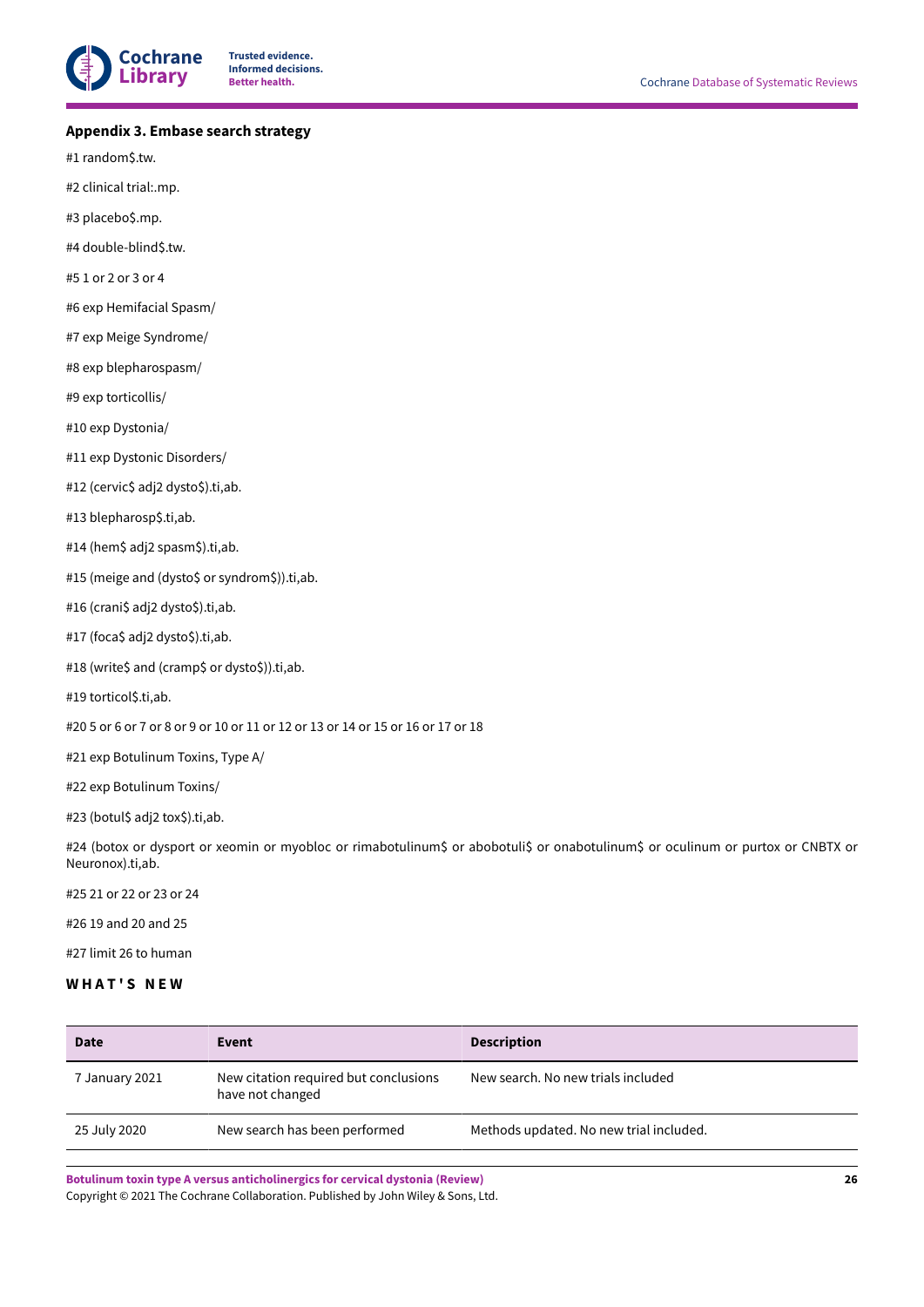

# <span id="page-28-0"></span>**H I S T O R Y**

Protocol first published: Issue 3, 2003 Review first published: Issue 1, 2005

| <b>Date</b>     | Event                                                 | <b>Description</b>    |
|-----------------|-------------------------------------------------------|-----------------------|
| 11 August 2014  | New search has been performed                         | No new data           |
| 30 October 2013 | New search has been performed                         | New database search   |
| 8 October 2004  | New citation required and conclusions<br>have changed | Substantive amendment |

# <span id="page-28-1"></span>**C O N T R I B U T I O N S O F A U T H O R S**

Austen P Moore - APM; Cristina Sampaio - CS; Filipe Brogueira Rodrigues - FBR; Gonçalo S Duarte - GSD; João Costa - JC; Joaquim Ferreira - JJF; Mafalda Castelão - MC; Raquel E Marques - REM.

Concieving the review - APM, CS, JC, JJF

Designing the review - APM, CS, JC, JJF

Co-ordinating the review - JC

Designing search strategies – FBR, GSD, JC

Undertaking searches – FBR, GSD

Screening search results – FRB, GSD, MC, REM

Organising retrieval of papers - FRB, GSD, JC, MF, REM

Screening retrieved papers against eligibility criteria - FRB, GSD, MC, REM

Appraising quality of papers - FRB, GSD, MC, REM

Extracting data from papers - FRB, GSD, MC, REM

Writing to authors of papers for additional information – GSD, JC, REM

Data management for the review – FRB, GSD, MC, REM

Entering data into Review Manager 5 - FRB, GSD, MC, REM

Analysis of data - FRB, GSD, MC, REM

Interpretation of data - APM, CS, FRB, GSD, JC, JJF, MC, REM

Writing the review - FRB, GSD, JC, MC, REM

GRADE assessment - GSD, FBR

Providing general advice on the review – APM, CS, JC, JJF

Performing previous work that was the foundation of the current review – Ana Borges, Claudia Espírito Santo, Miguel Coelho.

# <span id="page-28-2"></span>**D E C L A R A T I O N S O F I N T E R E S T**

J Costa, JJ Ferreira, and C Sampaio have been investigators in clinical trials sponsored by Elan, Allergan, and Ipsen. JJ Ferreira and C Sampaio were speakers in symposia promoted by Elan, Allergan, and Ipsen. AP Moore has received fees from various companies marketing botulinum toxin for speaking at meetings and for advice. His unit has received funds for research.